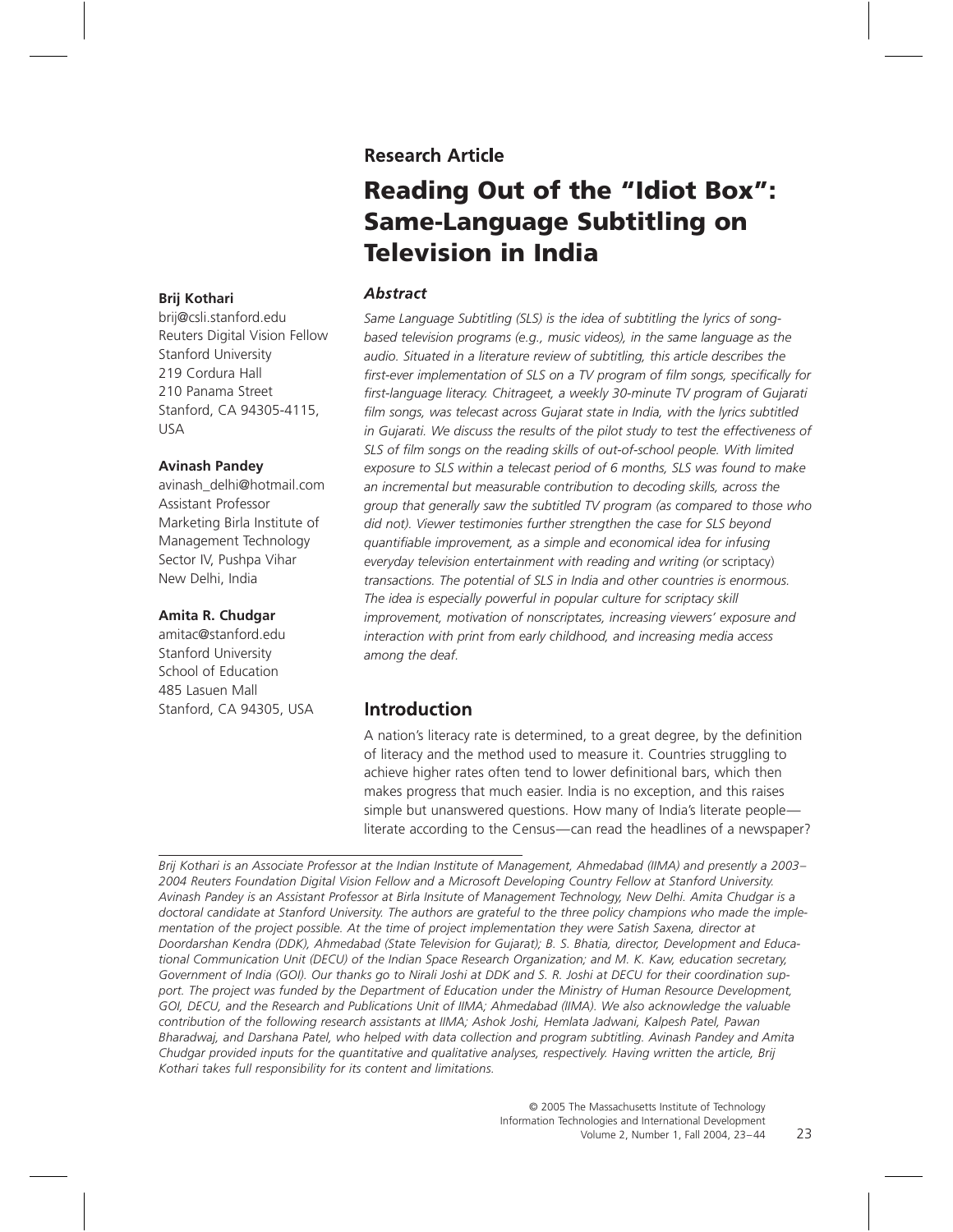Assuming this number is substantial (and it is), how can we help masses of people, who the Census counts as literate but who cannot tackle the most routine reading tasks, advance to a stage of basic functional literacy and possibly beyond? We propose a method that relies on subtitles on television to teach basic literacy.

In the first section of this article, we take a critical look at the statistical information on literacy in India, focusing on the limitations of the literacy rate and the actual levels of literacy that the literacy rate masks. This is followed by a literature review of subtitling forms related to SLS and their implications for language learning and media access among the hearing impaired. The third section discusses the first-ever implementation of SLS on TV, specifically for mass reading practice. The relationship between SLS and reading skills is analyzed quantitatively. In conclusion, we argue that SLS is not just simple, effective, and economical but also can be implemented across different languages and states in India and even other parts of the world.

## **India's Literacy Rate**

The Indian Census<sup>1</sup> defines a literate as "a person aged 7 and above who can both read and write with understanding in any language. A person who can only read but cannot write is not literate." This definition is almost identical to UNESCO's definition of literates/illiterates.<sup>2</sup> In practice, however, what the Census methodology enumerates is an individual household member's report of the literacy/illiteracy status of all the members within the household. As a development indicator, the literacy rate is thus based on weak methodological grounds. By design, the Census has no consideration of literacy levels (see Wagner, 1990 for a definition of literacy levels as implied presently). Drèze & Loh (1995) discuss the biases that may creep into the Census operation, which can exaggerate the achievements. However, because the same basic approach is used every decade, Census figures do provide a good measure of relative progress. Thus, India has made noteworthy progress in the literacy rate during the 1990s. In 1991 the literacy rate (ages  $7+)$  was 52.2%. Ac-

cording to the 2001 Census (Bose, 2001), India is home to 1.027 billion people with a literacy rate (7-) of 65.4% (54.2% female, 75.9% male). Between consecutive census operations, a gain of 13.2% from 1991 to 2001 in the literacy rate is the highest recorded in independent India. In numbers, the 7+ population comprises 562 million literates and 296.2 million nonliterates. Although India has the dubious distinction of having a third of the world's nonliterates, policy makers are optimistic that the country is well on the path to "a sustainable threshold of 75% literacy by 2006" (NLM, 2000a).

While the optimism is not entirely unfounded given an average decadal growth of 8.5% since the 1950s, a crucial question that policy making has not grappled with adequately is: How literate are India's so-called literate? Literature on literacy in India is silent on this basic question even though one does hear periodic laments that the ability to sign one's name often qualifies a person to be labeled as literate. Nationally no data are available on literacy levels. One understands the exigencies of a census as massive as India's. However, sample surveys that could build a correspondence between literacy rates and literacy levels have, to our knowledge, not been conducted. Nevertheless, references to literacy levels with terms such as neo-literate and semi-literate are commonplace in most policy documents and writing on literacy in India. A definition of these terms is less forthcoming. One grasps intuitively their reference to people who are literate for the Census but not literate enough to be able to use their skills for certain basic functions of literacy. We call them early literates for ease of reference.

Over time literacy has come to be shrouded in layers of ideological meanings. Capturing these meanings in a single definition, even if it were possible, is beyond the scope of this article. From the foregoing discussion it should be obvious that, in this article, a narrow conceptualization of literacy is implied, a conceptualization that focuses on the ability to decode and encode text. Therefore, "scriptacy" is preferred over "literacy," to convey our limited usage. This is not out of respect for a

*<sup>1.</sup> Hereafter, "Census."*

*<sup>2.</sup> UNESCO's deªnition of an illiterate: "Someone who cannot, with understanding, both read and write. A person who can only read but not write, or can write but not read is considered to be illiterate." Checked February 24, 2004. (http://www.isop.ucla.edu/eas/statistics/literacy.htm.)*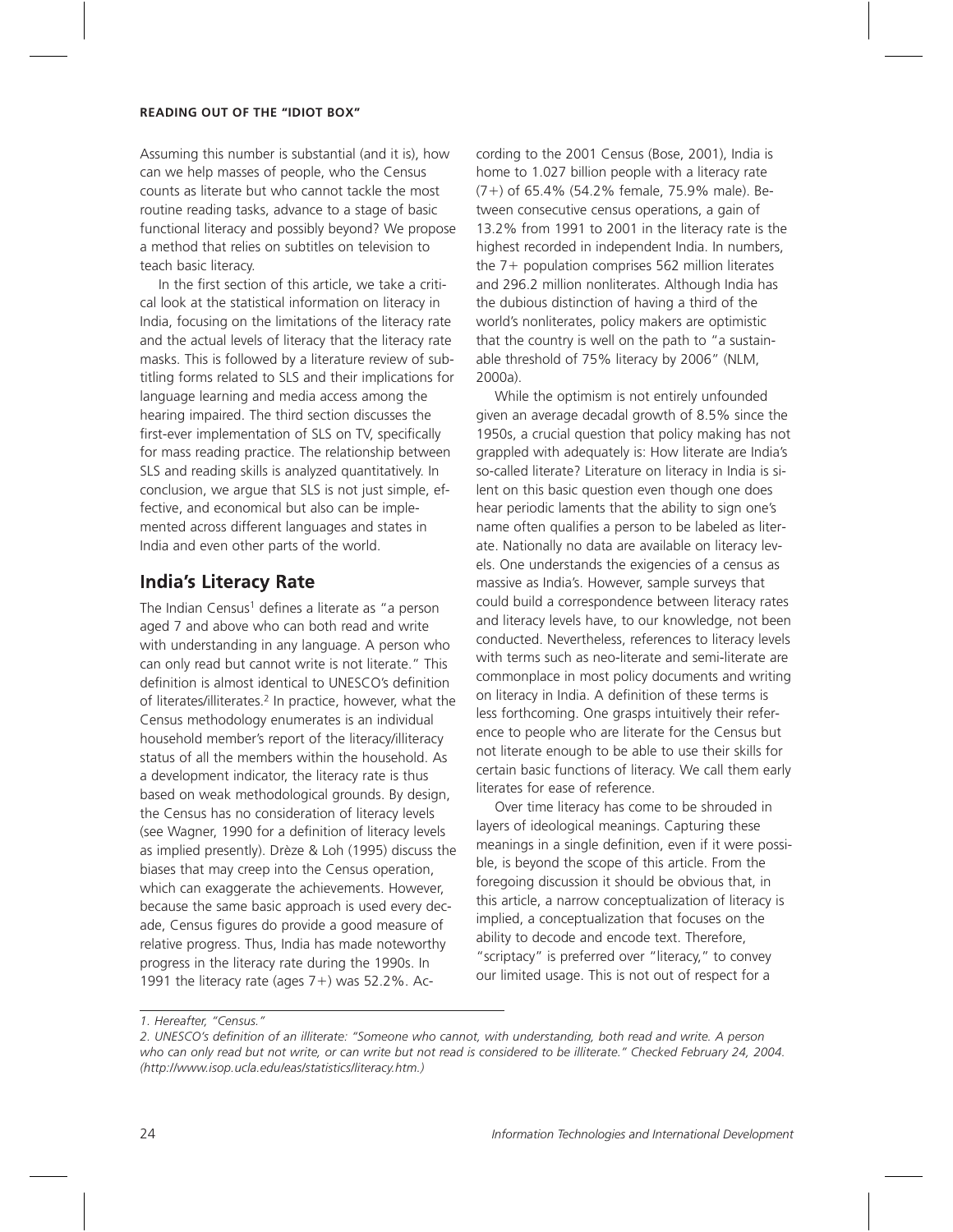reading of literacy in its variety of meanings, especially those that see at its core a process of empowerment. In fact, we see in the mass ability to read and write the making of a fertile terrain for self, group, and social processes of empowerment to take root. In the words of Raymond Williams (1975: 131), "[T]here was no way to teach a man to read the Bible which did not also enable him to read the radical press."

A recent study by ORG-CSR (2003)3 conducted in rural villages across five states—Uttar Pradesh, Madhya Pradesh, Bihar, Rajasthan, and Gujarat confirms the low skill attainment levels of many literates in India. To share some key findings on reading, print awareness, writing, and functional aspects of ability with the written word in Hindi:

- 1. 68.2% perceived themselves to be literate. Based on their reading of an extremely simple paragraph from textbooks at 2nd to 3rd grade level, the field surveyors classified the sample as: 12% who can read with ease, 36.3% who made mistakes or read with a range of reading difficulties, and 51.7% who could not read at all.
- 2. Faced with a square block of Hindi text printed centered on a square piece of paper with no other graphical indicators of beginning, ending, or page orientation, 37.4% could not hold the printed matter in the proper orientation for reading. After this was shown (or known), 42.5% could not point to the end of text. Half the sample could not move their finger to delineate the left to right direction of print and a nearly equal proportion could not move from the end of one line to the beginning of the next line immediately below.
- 3. Only 37.5% could write their full name correctly, 15.1% could write it partially or with mistakes, and 47.4% could not write it at all.
- 4. Reading the bus board, one of the most common encounters with print in village life, was, by their own admission, not possible for 51.9%. Self-reports on other functional as-

pects inform us that 56% could not read a newspaper, 54.8% could not read letters, and 56.7% could not write a letter themselves.4 (Self-reports tend to understate inability. These figures for nonperformance would presumably be higher if the skills were actually tested.)

This raises the critical question of what is meant by a national literacy rate of 65.4% as declared by the 2001 Census. Since this figure is close enough to the self-reported literacy rate of 68.2% in the ORG-CSR sample, with some liberty, the following preliminary conclusions may be permitted, not so much with an eye for precision but as a perspective on trends. If a demonstrated "ability to decode the simplest of passages were operationalized" as the definition of literacy, not necessarily with understanding, then only 10–15% would be fully literate. If this definition is relaxed further to include "anyone who can decode portions of the simple passage with difficulty and/or mistakes," the literacy rate would increase to 45–50%, still considerably lower than what the Census would have us believe. The "early literacy rate," if such a term were permitted, would be 35–40%. In other words, most of the 75– 80% literate by the Census could be thought of, more fittingly, as early literate. Thus, India's aged  $7+$ population has an estimated 85-128 million fluently decoding people, 300–343 million with early decoding skills, and 429–472 million people who cannot decode simple passages.

The second set of ORG-CSR findings above are a reflection of the utter lack of print exposure in the lives of 50% of India's rural population. While these findings may not be surprising to those familiar with Indian village life, print exposure and its link with decoding abilities are understudied aspects of literacy research in India. An important factor that binds the mammoth millions to early literacy skills is, arguably, lack of "print encounters" or exposure to print since early childhood. In a vicious cycle, lack of exposure limits people's opportunity to upgrade their early literacy, which further entrenches lack of print availability, and poor print availability in turn contrib-

*<sup>3.</sup> Independent study commissioned under a national project being coordinated by Brij Kothari. Reading ability in the study refers to decoding ability only, as comprehension was not tested. The battery of tests performed was in Hindi. Except for Gujarat, the other states are Hindi speaking. Gujarati is similar to the Devanagari script used in Hindi. Hindi is taught compulsorily in schools in Gujarat. The sample size from Gujarat was 19.1%.*

<sup>4.</sup> Those reporting performance of a literacy function with some degree of difficulty were considered to be capable of *performing that function.*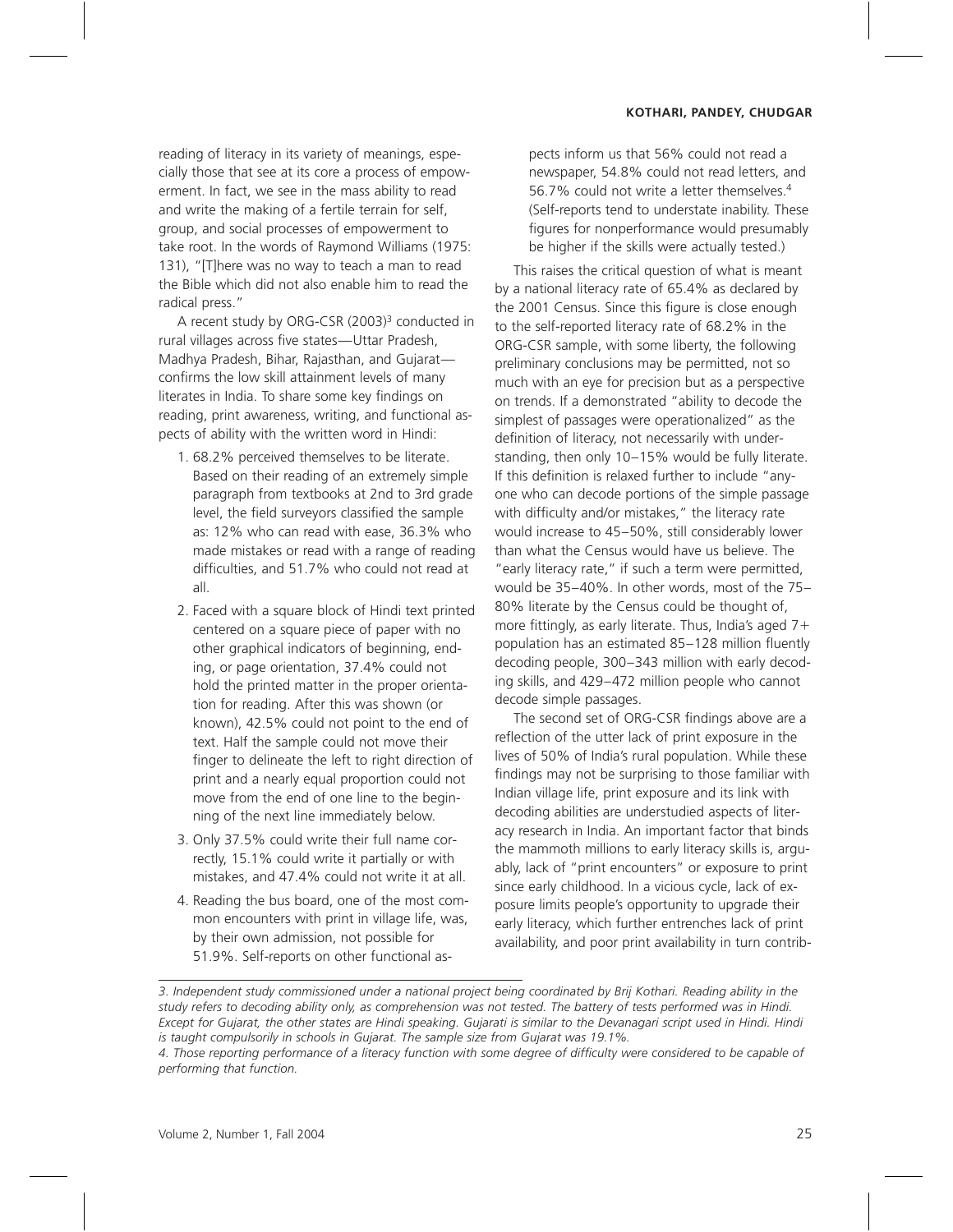utes to lack of print exposure. One way to break out of the low print interaction cycle is to create printrich environments that can improve literacy.

The third and fourth sets of findings paint a bleak picture of functional literacy. Despite the fundamental criticism of a simplistic view of functional literacy (Levine 1982), we believe it helps to look at national literacy rates through the lens of functional literacy rates defined, for example, as rates for name-writing ability, bus-board (schedule) reading ability, letter reading/writing ability, and newspaper reading ability. In an increasingly information-driven world, we might as well view the capacity to negotiate and create meanings via the written word as the sixth—albeit learned—sense and the lack of it a disadvantage. The disadvantage can be mitigated to some extent through access to skills that one does not possess oneself. However, it is our position that mediated interaction with the written word nevertheless confers a considerable disadvantage vis-à-vis ability for direct interaction. This disadvantage can be in terms of self-confidence, self-worth, and ultimately, potential for the expansion of personal freedom and life enrichment.

With all the energies of agencies such as the National Literacy Mission (NLM) converging on the nonliterate for over a decade (Athreya & Chunkath, 1996, provide an overview of literacy campaigns in India), policy making has only recently woken up to the realities of early literacy. On an unprecedented scale, the NLM recently launched its Scheme of Continuing Education (CE) with a strong emphasis on CE centers, including village-based libraries (NLM, 2000b). As necessary as CE initiatives are, they depend on an adult's self-motivation to visit the centers or libraries on a sustained basis. Experience cautions us that one cannot expect contact with libraries and CE centers to be frequent, sustained, or lifelong. Financial implications of setting up and running centers also limit their unbridled expansion to the roughly 640,000 villages in India. Hence, without a richness of literacy transactions in everyday life, the reality of over 400 million early literates is possibly one of skill constancy at lower than fully functional ability. Disuse of decoding skills at early

levels may even lead to gradual erosion and even relapse into nonliteracy.<sup>5</sup> Abadzi (1994) contends that skill retention and relapse are utterly understudied phenomena worldwide. Relapse finds regular mention in several influential policy documents (NLM, 2000c: 17): "Learning skills acquired by neo-literates during the short span on the literacy campaign are at best fragile. There is a genuine danger of neoliterates regressing into partial or total illiteracy unless special efforts are continued to consolidate, sustain and possibly enhance their literacy levels" (see also Report of the Expert Group, NLM, 1994: 40). In-depth studies of skill erosion are rare. Roy & Kapoor's (1975) early study of skill retention was not followed up with other studies in India. Despite the limited understanding that exists about relapse and skill erosion, it is generally accepted that the decoding skill levels of a significant proportion of literates in India are low enough for them to be acknowledged as early literates.

Television programming in India includes a gamut of audio-visualized songs (e.g., film, folk, pop, devotional, and other song categories, including music videos) in all major languages. The importance of Same Language Subtitling (SLS) on these songs for lifelong reading and writing skill improvement on a mass scale is not difficult to see, and in this paper we explore this further. But is SLS different from karaoke or the captioning of television programming in North America and Europe?

## **Same Language Subtitling (SLS): An Overview**

SLS refers to the idea of subtitling motion media in the same language as the audio. The audio track is reproduced verbatim and in a synchronized manner. SLS needs to be distinguished from Same Language Transliteration (SLT). An example of SLS is video in Hindi, subtitled word for word in Hindi (which uses the *Devanagari* script). The same media, subtitled in the Hindi language using the Roman script, is not SLS but SLT.<sup>6</sup> However, both SLS and SLT may be useful for scriptacy as long as the script is meaningful for the viewing neo-semi-scriptates (literates). Several cousins for the concept of SLS already exist

*<sup>5.</sup> Relapse is a reversion into nonliteracy. Skill erosion refers to the loss of skills that may or may not lead to relapse. 6. Recently, MTV India and Channel V have been showing karaoke-style Hindi ªlm song programs subtitled in Hindi language, but transliterated in the Roman script, catering to the passion for lyrics among English-reading urban viewers.*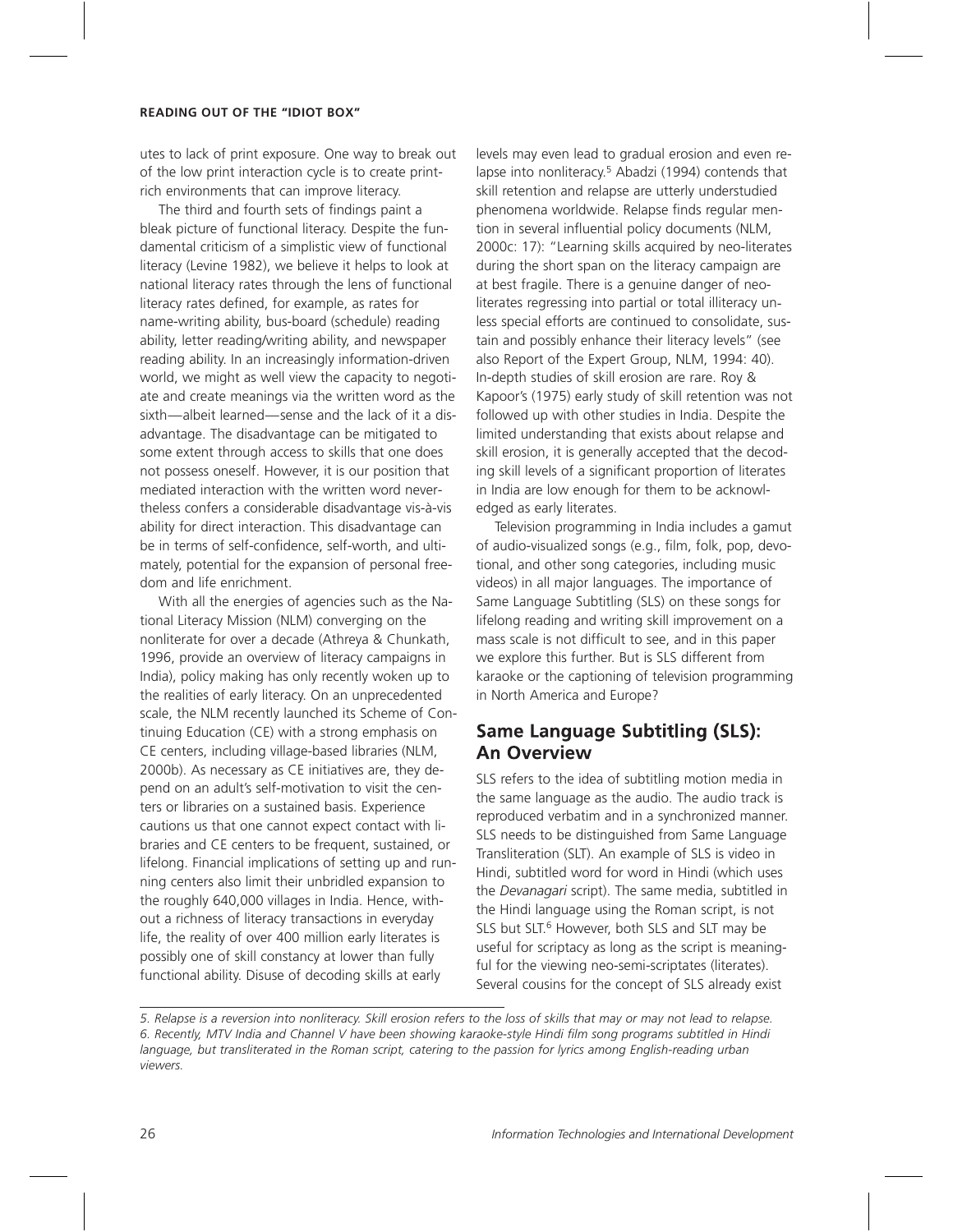in literature and popular discourse, each rooted in a context of practice. When transported to the Indian context, the implications for practice blur the focus toward which SLS has been primarily directed: to promote scriptacy skill improvement in the first language among early scriptates.

Japan has given us *karaoke,* which translates as "empty orchestra"—the music is present but the voice is missing or subdued on the audio track (to be filled up by the viewers/listeners as they sing along with the subtitles). Around the world, karaoke has evolved as a technology for singing entertainment (Mitsui & Hosokawa, 1998), with good scriptacy skills being a requirement for participation. While there is emphasis on verbatim and synchronous subtitling, karaoke can be of the SLS or SLT variety. Holobow et al. (1984), Lambert (1986), and Danan (1992) use "bimodal input" for the idea of SLS, an expression rooted in foreign language learning and perhaps not very intuitive in popular discourse. More intuitive but less common is Udo Jung's use of "intralingual subtitling" cited in Borrás & Lafayette (1994) or Vanderplank's (1990) mention of "uni-lingual" subtitling. While these are close semantic approximations of SLS, their academic flavor is a compromise on simplicity of expression, which may be useful for wider understanding and acceptance of the idea. The term that finds widest usage in North America and the United Kingdom, but no less counterintuitive, is closed-captioning (CC).

In North America, closed-captioning is the most common form of subtitling, originally developed to improve access to television and video programming among the hearing disadvantaged (Boyd & Vader, 1972). CC does not have a binding relation between the audio track and the language of subtitling. Rather, the relationship of the CC language is with the language that a hearing-disadvantaged viewer is expected to read and understand, which in the United States mostly happens to be English, and to a considerable extent, Spanish. The term CC takes its name from the technological solution that was found. In 1990 it was mandated by the Federal Communications Commission (FCC) that all TV sets 13 inches or larger that were sold or manufactured in the United States after July 1, 1993 had to have a built-in CC decoder, giving viewers the option of revealing or hiding the otherwise "closed" captions. Technologically, it is now possible to offer a menu of several scripts/languages (e.g., CC1–CC4); however, most television programming carries at best only one CC and exceptions such as CBS's "60 Minutes" carry CC1 in English and CC2 in Spanish (for further information on CC, see Robson, 2001). Because TV sets in India do not carry this option at present, all subtitling, including SLS, can only be open subtitling. Thus, subtitling solutions in India, unlike in the United States, have to appeal to a broad viewer base to survive, even thrive, under the dynamics of commercial television. CC in North America can afford to usurp screen space by simply cutting the image with a black band on which white text is displayed. Hearing-disadvantaged people's gain offsets any loss of image space and the hearing can leave the CC switched off. In CC the speaker is often identified by careful screen placement of the captions. Certain sounds are rendered in captions, such as "knock on door" or "telephone rings." CC assumes scriptate viewers and can be satisfied with flat subtitling, i.e., without the need to highlight words individually in time with the audio. Keeping in mind average reading speeds, CC sometimes resorts to paraphrasing and not verbatim captioning, although as Jensema et al. (1996) point out for different types of programming, most CC is nearverbatim.

#### **Literature on Subtitling**

Four factors mark the literature on motion media subtitling that is in the same language and script as the audio.<sup>7</sup> The bulk of this literature: (a) is based on research in North America or Europe; (b) refers to subtitling in languages that use the Roman script; (c) discusses the use of CC for making motion media more accessible to the deaf and hearing impaired, including the educational contribution it can make to this constituency; and (d) explores the language learning potential of closed-captioning and subtitling among high-scriptate and hearing learners, mostly in a second language, and to a limited extent, in their first language. Although there are occasional references to scriptacy gain from subtitling (e.g., Rogner, 1992), these are inevitably in the context of second-language scriptacy among people

*7. Motion media refers to video, television, ªlm, and multimedia software that has video. Translation subtitling is not reviewed presently.*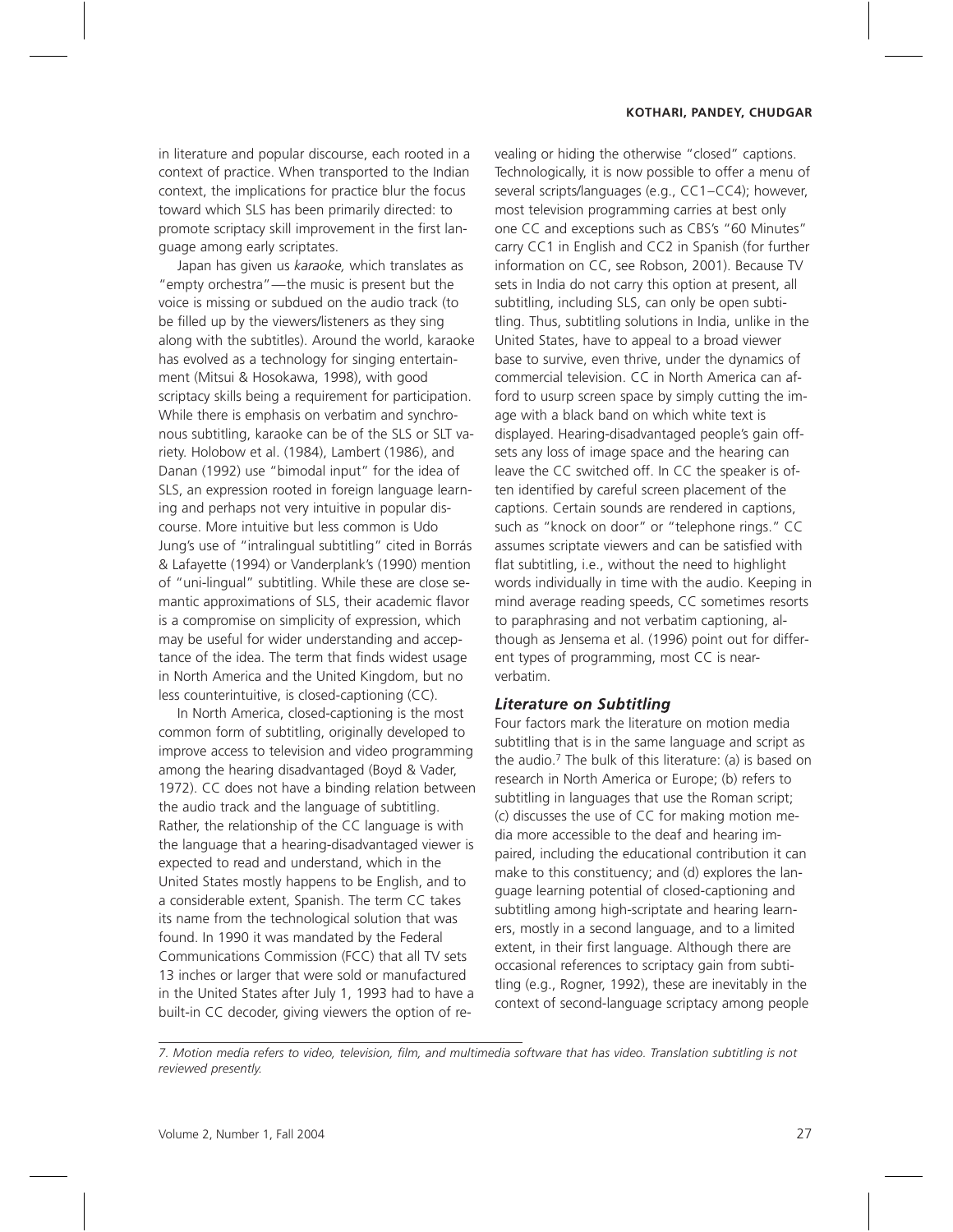who are already scriptate. Studies on the use of subtitling in the same language for first-language scriptacy among the hearing, if they do exist, are rare.<sup>8</sup>

Since 1980, CC has been implemented in the United States for the hearing-disadvantaged. Although considerable attention has been devoted to the implications of CC among this group, only a selection of the literature is reviewed here because our primary focus is on early scriptates with no hearing disability. Benefits to the hearing-disadvantaged will no doubt occur in India from SLS along the lines experienced in the United States. Soon after the implementation of CC on U.S. television, Murphy-Berman & Whobrey (1983) found that CC enhanced the hearing-disadvantaged children's ability to grasp the emotional content of a children's television program. Teenage students with reading levels ranging from 1st to 3rd grade benefited from CC when it was integrated with formal instruction in terms of sight vocabulary retention, motivation, and reading instruction (Koskinen et al., 1986).

Peters (1979) cites studies from as far back as the early 1960s suggesting that the text in commercials contributes to the reading ability of many pre-school children. The earliest systematic study of the contribution of subtitling to language learning that we could find was by Holobow et al. (1984). Subtitling in this study refers to reading text along with audio (and not as a part of video). Conducted among English speaking (L1) elementary school children at advanced levels of training in French (L2), they found that "reversed subtitling" (audio in L1 and subtitling in L2) was the most beneficial, although "bimodal L2 input" (audio and subtitling in L2) also resulted in positive gains in terms of vocabulary and comprehension of verbal information in L2. Standard subtitling (audio in L2 and subtitling in L1) was by far the least beneficial condition. Several other studies confirm the value of bimodal L2 input for intermediate-advanced levels of L2 learners (Lambert, 1986; Danan, 1992; and d'Ydewalle & Pavakanun, 1997).

Reversed subtitling promotes comprehension skills in L2 because the L1 audio is quickly processed and understood, leaving more time for L2 processing of text. Standard subtitling promotes dependence on L1 text, leaving less time for engagement with L2 audio. While agreeing with the outcome, d'Ydewalle & Pavakanun (1997) offer a different explanation. According to them, the processing of subtitling is the major activity as compared to the processing of the audio. Reversed and bimodal subtitling are more effective for second-language learning than standard subtitling because they require the major processing (subtitles) to be in L2. Bimodal input is overwhelming for the beginning L2 learner because of low familiarity with audio and text. The problem of low scriptacy levels in India is better informed by the experiments with advanced L2 learners because early scriptates are generally highly advanced L1 speakers. Thus, the audio part of the bimodal L1 input is easily and rapidly comprehended, and in songs even anticipated, freeing up more time for L1 text processing.

Some of the early experiences of television or video subtitling in the same language were for: (a) teaching reading in English to hearing students with reading difficulties by using CC on TV (Koskinen et al., 1985; Goldman & Goldman, 1988) and (b) ESL learning with the help of video recordings of TV programs with Ceefax subtitles (Vanderplank, 1988, 1990). Subtitles for the hearing disadvantaged also make television programs accessible to the hard-oflistening, i.e., people with comprehension difficulties in English (Vanderplank, 1990). To maximize learning, Vanderplank suggests some form of "instrumental motivation" (motivation with a specific goal in mind) so that viewers actively attend to the subtitles and "take out words and phrases." Drawing on Krashen's (1982, 1985) theoretical work in second language learning, Vanderplank argues that television programs with unilingual subtitling recreate at least some of the necessary conditions for language acquisition, "low anxiety and large amounts of comprehensible input just above the learner's level of linguistic competence."

While instrumental motivation may promote more conscious engagement with the subtitles, its

*<sup>8.</sup> TV5, France's televisual effort to reach an international and diverse francophone viewership, uses SLS on much of its* programming to promote French language learning and access to content/audio/accents. While not intended specifically for first-language literacy, TV5 probably contributes to reading improvement among early readers with access; however, confirmation in (English) literature coud not be found. (Thanks to a reviewer for bringing TV5 into the dis*cussion.)*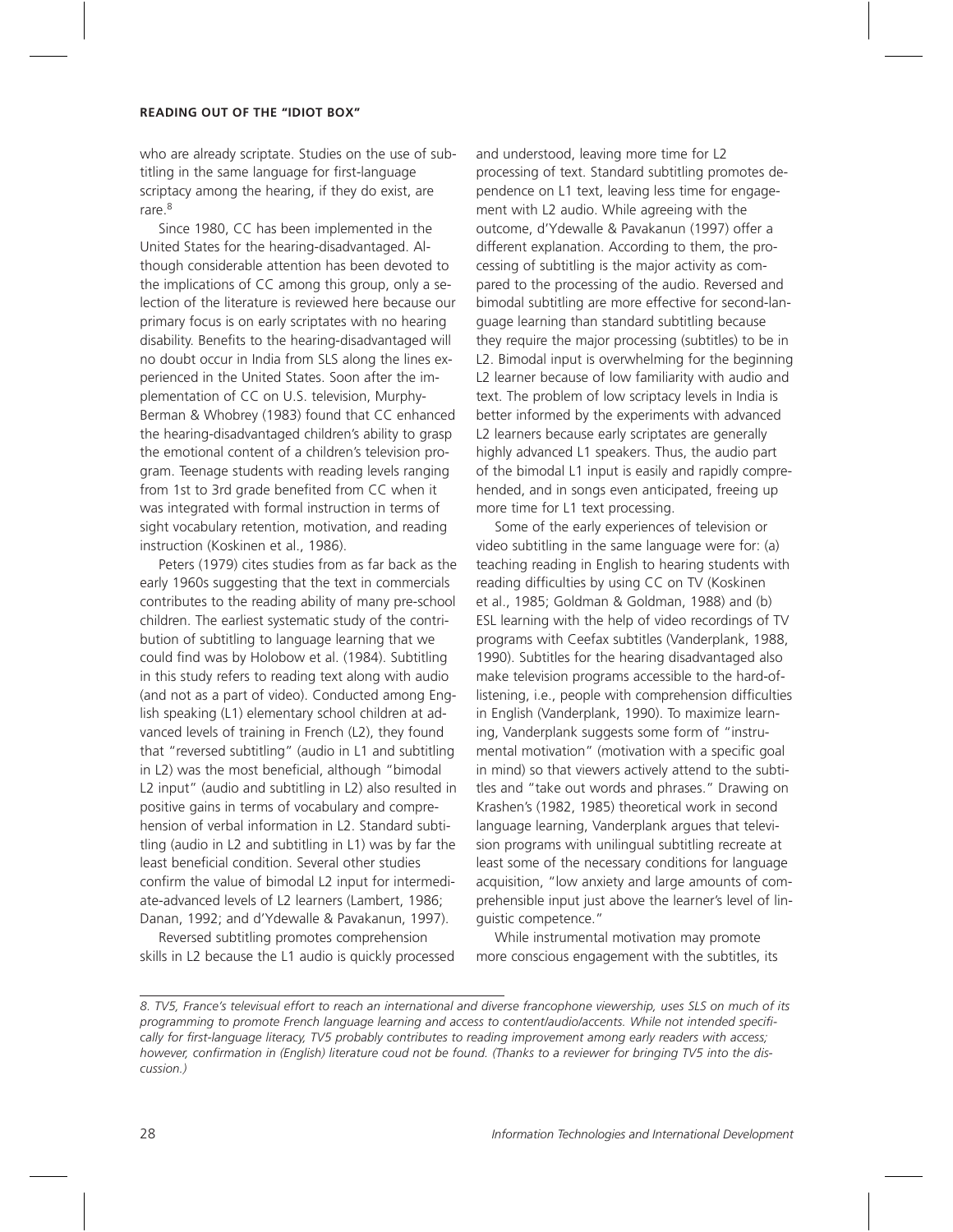absence is not disastrous, as d'Ydewalle et al. (1991) argue. The simple but powerful conclusion they arrived at by using the pupil-center corneal reflection method, $9$  is that reading subtitles is automatic and this automatic reading does not require prior experience or habit formation with subtitles. In their experiment, subtitles were shown in the same language as the audio. If the subtitles are there, they will be read and simultaneously processed with the audio in a complementary manner (see d'Ydewalle & Gielen, 1992 for a review). More recently, Jensema, Sharkaw et al. (2000) used similar eye-tracking methods with three deaf and three hearing adults, essentially confirming d'Ydewalle's important conclusion, if stated somewhat differently, that the addition of CC turns television engagement from a dominantly picture-viewing activity to a dominantly reading activity. The eye-movement and fixation patterns of the deaf and the hearing are marked by great similarity in response to both regular and CC programming. Interestingly, it was found that the deaf participant in the experiment, whose first language was not English, spent more time than others on the captions. Furthermore, at higher caption speeds, all the subjects spent more time on the captions. In a subsequent study with 23 deaf adults, Jensema, Danturthi et al. (2000) discovered that the subjects looked at the captions 84% of the time and only 14% at the video picture, 2% being outside the viewing area. Since an average American watches around 30 hours of television per week, Jensema, Danturthi, et al. (2000) comment that CC can turn this into a weekly 25 hours of gazing at print with positive implications for reading abilities. However, neither Jensema, Danturthi et al.'s, nor d'Ydewalle et al.'s extensive experiments were conducted among non- or early-scriptates. The contribution of SLS to literacy or language acquisition among early-scriptate adults or children remains unexplored.

As already pointed out, many explorations of subtitling are for foreign or second-language learning, in which case, the experiments tend to focus on subtitles and audio in different languages. However, the availability of CC for the deaf in North America has spawned a number of studies that employ readily available English programming with English

subtitles in ESL instruction. CC can promote the development of sight vocabulary among adults with reading difficulties while sustaining their motivation for learning (Bean & Wilson, 1989). Garza (1991) found CC to be useful for bridging the gap between an English language learner's competence in reading (which tends to be better) and listening comprehension. Similarly, Huang & Eskey (1999) confirmed vocabulary acquisition and improvement in general and listening comprehension from CC on TV (CCTV). Markham (1999) provides support for improvement in second-language listening word recognition from videos with audio and subtitles in the second language. Remarking that most previous studies had investigated the effects of subtitling on comprehension in reading and listening, Borrás & Lafayette (1994) concluded that subtitling in the same (foreign) language might also contribute to speaking ability.

Neuman & Koskinen (1992) argued for the power of CC for incidental ESL learning. Their study found that watching CC television programs with the purpose of developing science concepts resulted in significant vocabulary gains among minority students, as compared with watching the same programs without CC or reading along with an audio recording of the text. Klinger (1993) critiques the generalizability of the findings to all ESL students, rather than only advanced ESL students while taking umbrage at certain methodological issues. Neuman & Koskinen's (1993) response—and we tend to agree—is that Klinger misses the essential finding that without formal instruction, through a process of incidental learning, bilingual students acquired word knowledge simply by watching CCTV. Even without one's conscious orientation for language learning from CCTV, it can be a "cognitively active experience."

From the literature on implicit learning, Saffran et al. (1997) cite two issues that impinge on incidental language acquisition: (1) people are able to subconsciously induce certain aspects of patterned stimuli and (2) the frequency of stimuli in the environment is coded in subconscious memory and becomes an important determinant of the process of pattern induction. Their ingenious method then explores incidental learning of an artificial language

*<sup>9.</sup> The pupil-center corneal reflection method precisely determines eye movement and fixation on the screen (see Jensema* et al., *2000 for a description).*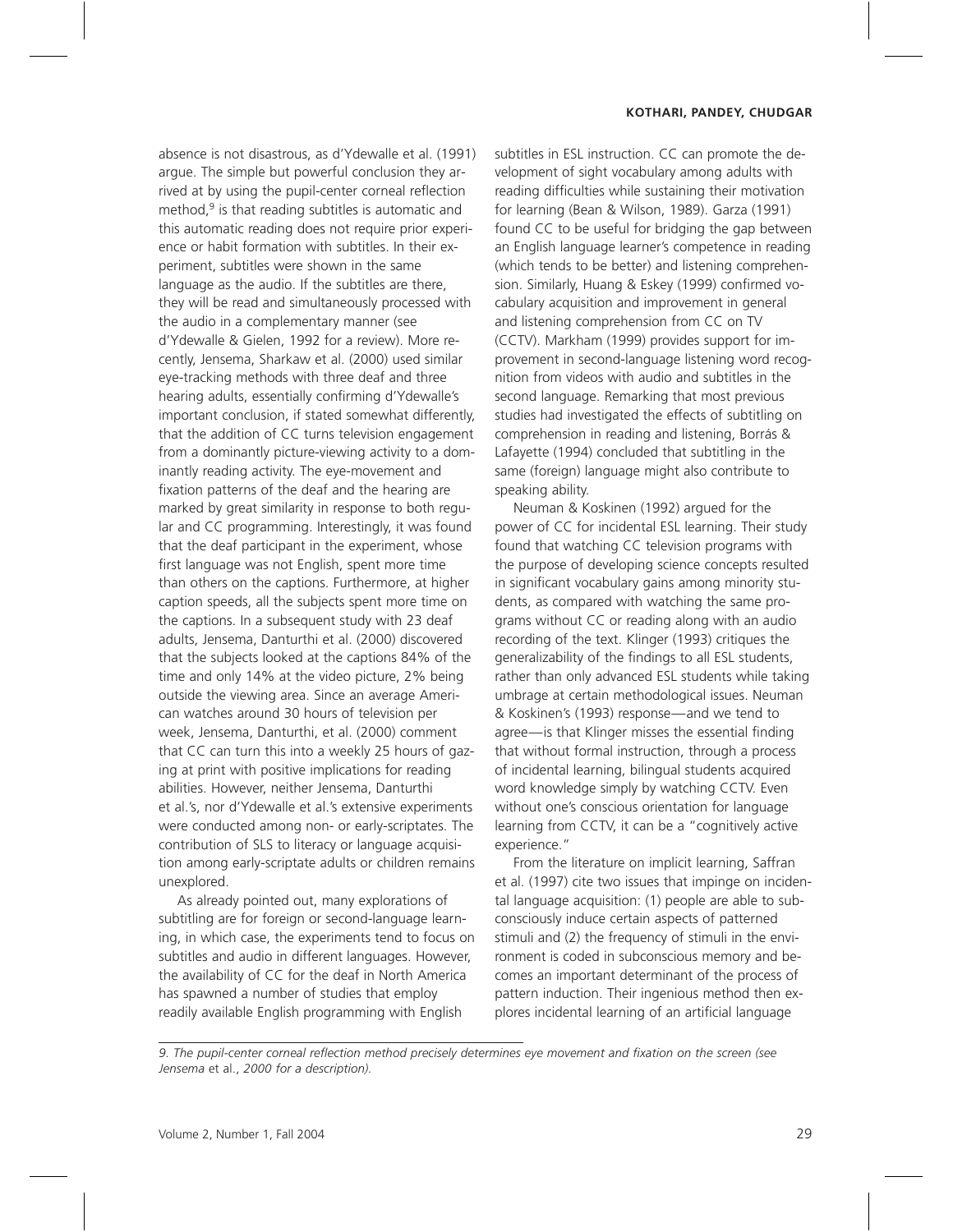among adults and children. They conclude that passive exposure to linguistic phenomena leads equally well to the induction of at least some types of linguistic structures among adults and children. This process is "so natural that it can proceed in the absence of any instructions or external motivation to learn." By the same token, can regular exposure to SLS on TV—a form of auralized print exposure—induce incidental acquisition of scriptacy skills, not just among the early scriptate, but also nonscriptate children and adults? Possibly, and from a number of perspectives, song-based programming already existing on television is arguably the best genre for the infusion of reading into everyday life in India.

#### **Why Same-Language Subtitling of Songs?**

In landmark studies, Bradley & Bryant showed that children with reading difficulties were "strikingly insensitive to rhyme and alliteration" (Bradley & Bryant, 1978, 1983). The rhyme hypothesis states that "children with good rhyming skills may be better equipped for learning to read" (Goswami, 1999). Rhyming skills constitute a crucial aspect of the more robust concept of phonemic awareness, that is, a conscious awareness that words and speech are made up of phonemes or sounds (for literature reviews of the concept and how it can be developed, see Lewkowicz, 1980; Snider, 1995; Stahl et al., 1998). There is remarkable consensus on the following conclusion: phonemic awareness in children is reciprocally linked to reading and writing development. It can be developed at a pre-reading stage, usually with explicit instruction in soundbased or text-sound correspondence activities. The rhyme hypothesis suggests that songs that are rich in rhymes may well contribute to phonemic awareness. Although a range of instructional activities to enhance phonemic awareness have been discussed in the stated reviews, the incidental contribution of songs for reading preparedness among pre-reading children or adults has surprisingly not been explored in-depth, although Snider (1995) makes a brief mention of nursery rhymes.

Yopp & Yopp (2000) suggest several classroom activities for the development of phonemic awareness. Song-based activities are included, but only with explicit instructions that focus on rhyme generation and syllable manipulation. Similarly, there are a number of articles on the practice of using songs in reading skill development (Harp, 1988; Barclay &

Walwer, 1992; Kolb, 1996; Jalongo & Ribblett, 1997; Towell, 1999/2000), and specifically, phonemic awareness (Yopp, 1992; Smith, 2000). However, few studies have systematically explored the incidental learning relationship between songs and phonemic awareness without explicit instruction in sound manipulation, especially in the pre-reading and preschool phases. Bryant et al. (1989) posit that the memorization of nursery rhymes can promote consciousness of the phonological basis of speech. Since many pre-reading strategies to develop phonemic awareness encourage sound perspicuity and the strengthening of sound-text associations, SLS of songs rich in rhyme and alliteration and highlighting techniques that create clear sound-text associations may incidentally lead to greater phonemic awareness among viewers.

Indian television viewing conditions are more often marked by: (a) group/family viewing, (b) on small black-and-white TV sets, (c) with not very rich audio output, (d) in an ambience with a fair amount of background noise. In these conditions, Vanderplank's earlier-mentioned observations buttress the rationale for scriptacy skill practice through SLS of song-based television programming. Ambient noise and low-quality audio output conspire to make many hearing television viewers "hard of listening." The passion for film songs and the enormous interest in knowing, confirming, clarifying, and memorizing song lyrics provide a powerful instrumental motivation from within. In other words, SLS of songs enables viewers to "take out" song lyrics.

Songs come in a variety of speeds. Jensema et al. (1996) analyzed the verbatim captioning speed of lyrics in 22 English music videos, finding that it ranged from 60 to 311 words per minute. The speed of lyrics in Indian film songs tends to be significantly slower. The audio part of these videos can generally be considered to be comprehensible input, assuming it is in a known language. The subtitling aspect constitutes comprehensible input at varying levels of scriptacy competence, depending on the viewer's reading ability. Thus, the process of "taking out" lyrics poses different challenges for people with different levels of scriptacy competence. When the comprehensible input is just above the learner's level of scriptacy competence, it may be expected to contribute most to skill improvement and at the same level or below, there is reinforcement through drill-and-practice. Reading skill is further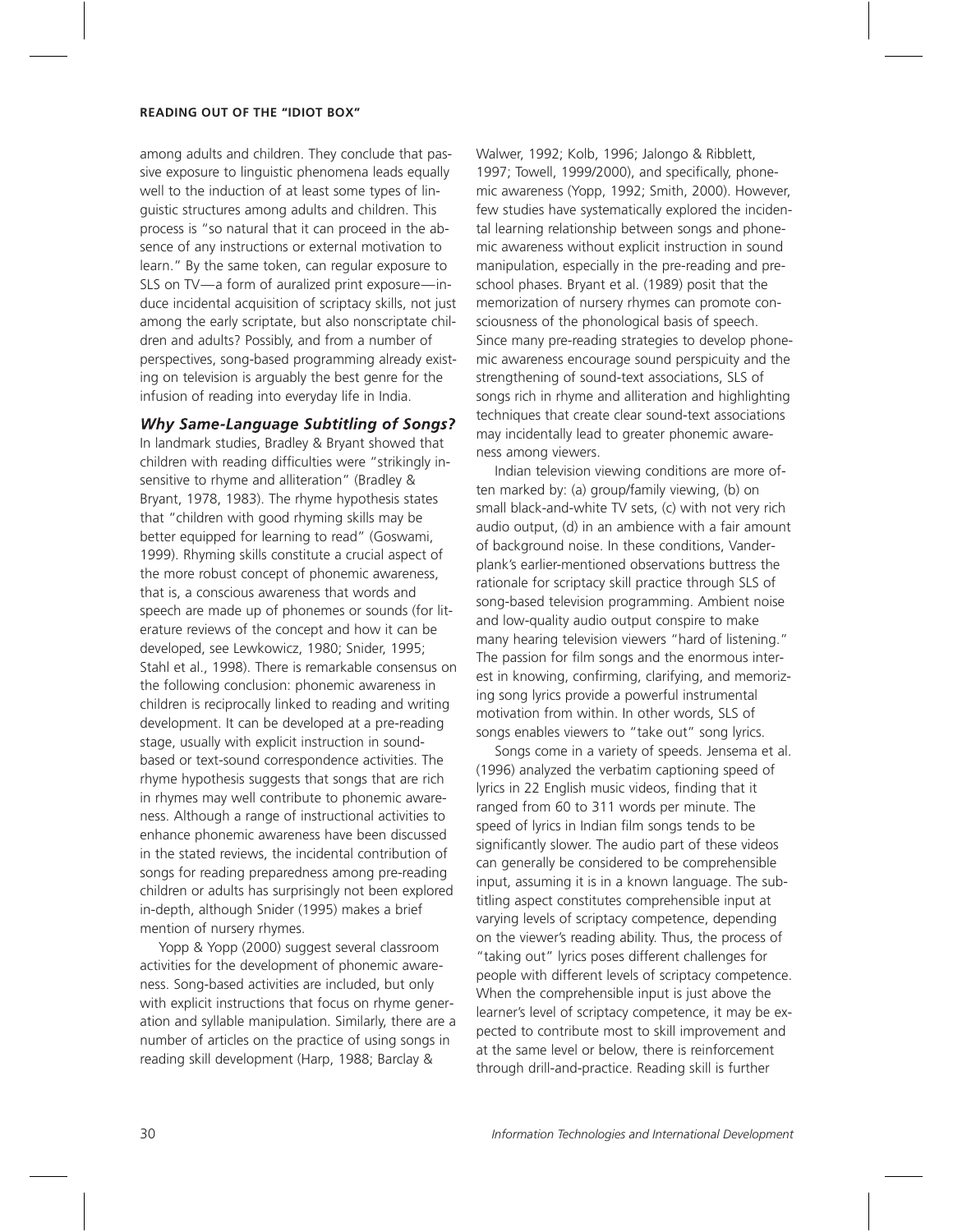aided by the inherently repetitive nature of songs and practice sustained through enhanced entertainment. Even for the scriptate, comprehensible SLS input below their level of scriptacy competence is at least entertaining if not educational because it enables them to sing along and know the song lyrics. As long as attention is paid to the text and it is at least periodically or partially comprehensible (e.g., one is able to read only the refrain or one or two words from a single song-phrase), gains in reading competence are possible.

The lyrics of popular songs are widely known, at least partially. The ability to anticipate song lyrics, thus, provides even the very early scriptate with a memory aid to read the subtitles and confirm what is read, besides freeing up more time for mental processes to concentrate on the text. Finally, reading practice with SLS can occur in an extremely lowanxiety context with immediate feedback. Low anxiety can stem from the fact that the confirmation of what has been read—or not read—occurs concurrently, in a manner that is entertaining, integrated with everyday life, taking place in the home environment, and with a minimal notion of performance evaluation.

### **Same-Language Subtitling: Potential to Practice**

As we have seen, there is ample literature, albeit in North American and European contexts of secondlanguage learning and media access among the deaf, to converge on the potential of SLS for scriptacy in India. An exploration of the link between SLS and first-language scriptacy is new scientific territory (whether in North America, Europe, or elsewhere). Suggestions of this link and the underlying rationale for the implementation of SLS in film and nonfilm songs have been discussed elsewhere (Kothari, 2000, 1999, 1998), but without concrete evidence on its possible contribution to scriptacy skill improvement. Still, early field tests that gathered viewers' opinions in eight sites covering urban slums, villages, a railway station, and a school for the deaf, found that SLS of film songs is popular with scriptate and early scriptate viewers alike (Kothari, 1998). Acceptance among viewers possessing a range of scriptacy ability is a crucial finding if the idea is to succeed on television. SLS is popular among the scriptate because the concept allows them to sing along, know the song lyrics, and even

"hear" the songs better. Early scriptate viewers voiced the same reasons, and in addition, make references to the challenges and advantages that SLS provides in terms of reading skill affirmation. Despite general acceptance of SLS as an enhancer of entertainment, the first evidence that it could also contribute to decoding skill improvement came from a controlled experiment with primary school children from disadvantaged backgrounds (Kothari et al., 2002). The experimental group that saw songs with SLS evinced greater improvement in decoding ability than the group that saw the same songs without subtitles or the control group that saw no songs at all. The improvement, as expected, was incremental, but more importantly, consistent in the experimental group.

## **Same-Language Subtitling of Songs** on TV in Gujarat

Building on earlier research, the present study differs from it in two important respects. It explores the impact of SLS (1) on the reading skills of adult early scriptates and (2) in a natural setting. Because of the natural setting, we yielded some degree of control over exposure. However, one gains an understanding of the SLS effect on reading skills without resorting to forcible exposure. We approach an analysis of the relationship of SLS to reading from the perspective of decoding skill improvement resulting from exposure and a qualitative feel for people's expressions regarding this relationship.

### **Methodology**

From June 1999 to April 2000, SLS was added to an existing weekly 30-minute program of Gujarati film songs—*Chitragee—*telecast all over Gujarat state in prime time, by Doordarshan Kendra (DDK), Ahmedabad. The color of the Gujarati subtitles were designed to change in perfect timing with the songs to facilitate even a nonscriptate's identification of the individual words being sung. Gujarat, thereby, became the first Indian state where SLS was implemented expressly for the purpose of scriptacy.

A two-group experimental design was used, with pre- and post-test. The experimental group (EG) consisting of those early scriptates who claimed to see *Chitrageet* regularly and the control group (CG) of those early literates who claimed otherwise. The experimental period of exposure to SLS was 6 months, June–December 1999, during which 25 ep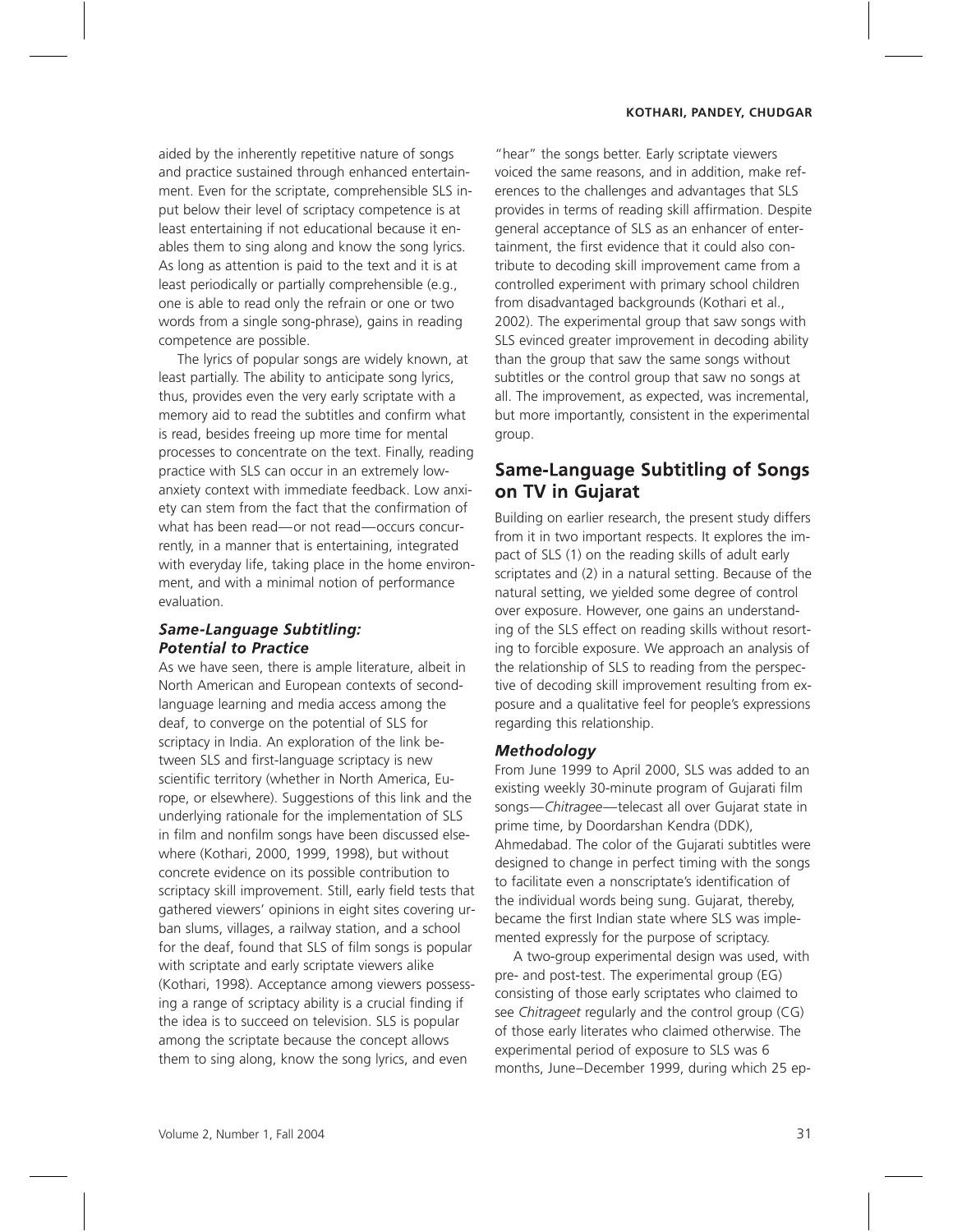isodes of *Chitrageet* were telecast. At 20 minutes of SLS per 30-minute episode time, the maximum possible exposure to SLS during the study period was roughly 8 hours. A pretest of decoding skill was conducted in May 1999 for EG and a post-test in January 2000. For the CG, the pretest was conducted in June 1999 and post-test in February 2000. A version of the reading test used in Kothari et al. (2002) and described in Kothari & Joshi (2002) was used for both pre- and post-tests without modification.

The test consisted of three blocks of reading matter. The first text block (Exercise 1 or Ex. 1) had 40 single syllables covering all the common syllables used in Gujarati.<sup>10</sup> The second text block (Ex. 2) had 20 two-syllable words, covering the range of syllables and syllable-vowel combinations. The third block (Ex. 3) comprised 20 three-syllable words. If a participant was unable to read any whole word, he/she was asked to read individual syllables in that word and partial credit was given for the syllables read correctly. The test was designed to measure small changes in decoding skill, besides being quick and simple to administer. The reading of every text block was timed.

The sample for the study was drawn from four villages each in Ahmedabad and Surendranagar Districts of Gujarat State<sup>11</sup> and two slums in Ahmedabad city. The conditions laid out for inclusion in the EG were:

- Out of the 40 syllables in Ex. 1, those able to read 35 or less,
- Not attending or expected to attend formal or nonformal schooling during the duration of the experiment (i.e., June–December, 1999),
- Moderate to high viewing of the *Chitrageet* program, with the assumption that regular *Chitrageet* viewers were likely to repeat this pattern during the duration of the experiment.

The number of people tested from the villages and slums mentioned was 1,500. Of these, 521 people were found to have met the three criteria at the time of the pre-test and, thus, comprised the EG. During the post-test, 358 of the 521 people in the EG were reachable. Those in the EG kept a record of three weekly song programs that they might have

seen, including *Chitrageet.* To ensure the reliability of this information, field researchers gave participants monthly forms with biweekly follow-ups.

The CG was selected from Nepalpura village, Thasra Block, Kheda District. The penetration of cable television (satellite channels) is high in Nepalpura; therefore, the viewership of Doordarshan's *Chitrageet* and other programs is low. The entire aged 7+ population of the village (2,148 people) was tested. People were included in the CG based on the first two conditions for the EG but replacing the third condition by those who report very low or practically no viewing of the *Chitrageet* program. Of the 260 qualifying individuals in the CG at the time of the pre-test, 121 were reachable for the post-test conducted during February 2000. The final EG was found to have a mean school grade level of 3.6 as compared to 5.3 for the CG. On other factors, such as representation by caste, sex, age, and TV ownership, the groups were comparable.

### **Pre-test Results**

In the EG, the average score for Ex. 1 was 25.1 for males and 23.1 for females. In the CG the same scores were 31.5 for males and 29.6 for females. Scheduled caste and scheduled tribe (SC/ST) subjects in the EG scored 23.3 (Ex. 1), compared with 25.5 for the general caste groups. SC/ST and general caste subjects in the CG scored 30.6 and 30.5, respectively. Importantly, pre-test scores revealed that the CG did better than the EG on all the exercises (Table 1).

On average, in Ex. 1 of 40 monosyllables, the EG read 24.1 syllables correctly as compared with 30.6 in the CG. A similar pattern was observed in the other exercises of two- and three-syllable words. For example, in Ex. 2 of 20 two-syllable words, on average 10.1 words were read correctly by the EG, compared with 14.7 by the CG. The CG's better performance in the pre-test is also reflected in the time taken for each of the exercises. These differences can be explained by the fact that the average formal education, indicated by the level of school grades of the CG, was higher.

#### **Improvement**

To understand the possible contribution of SLS to decoding skills, the average improvement (post-test

*<sup>10.</sup> Gujarati, like other Indian languages, is better characterized as having a syllabary.*

*<sup>11.</sup> A state is divided into administrative districts and these in turn are divided into administrative blocks,* panchayats, *and villages.*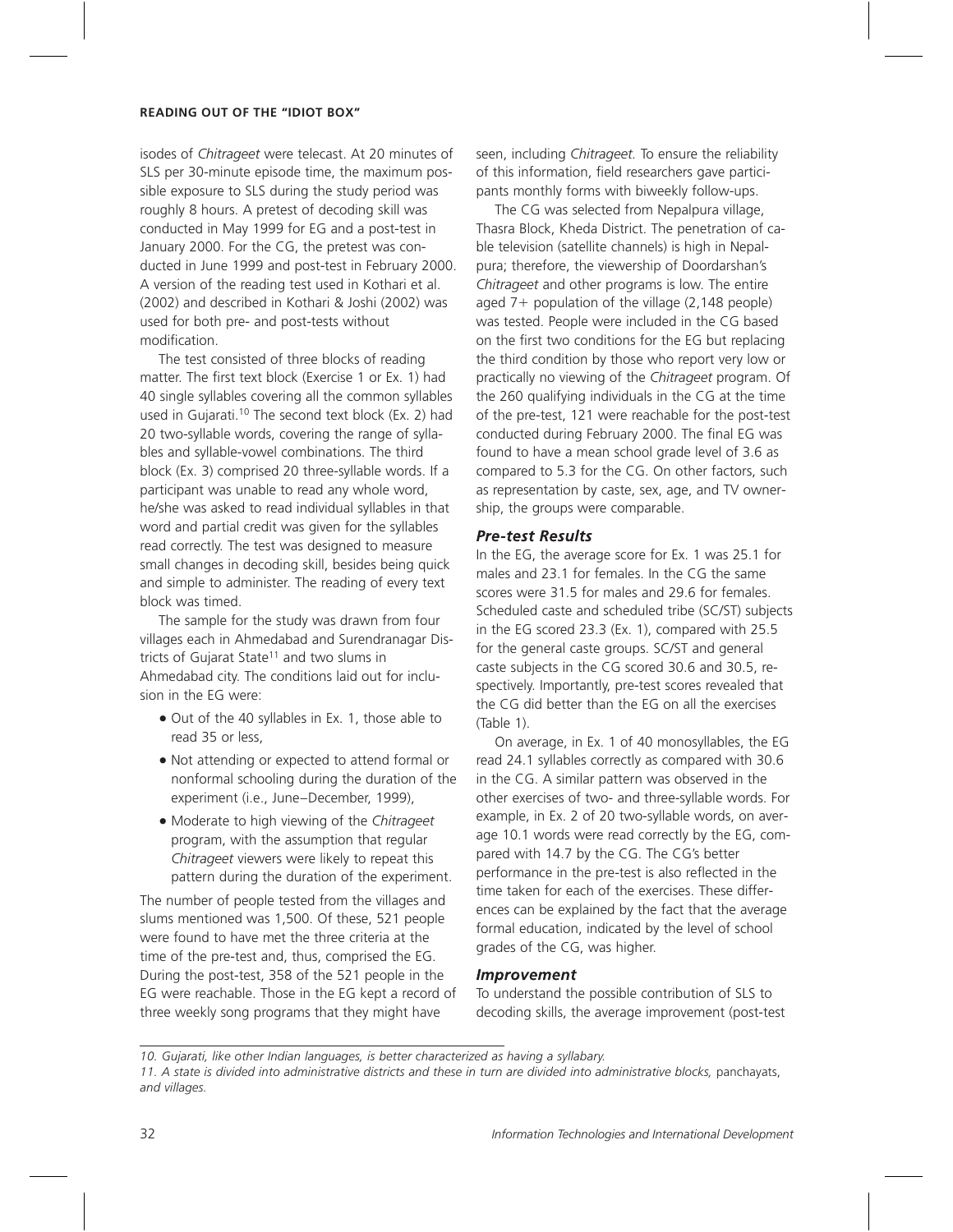| Group | Number | <b>Exercise 1</b> |              | <b>Exercise 2</b> |               |              | <b>Exercise 3</b> |               |                |
|-------|--------|-------------------|--------------|-------------------|---------------|--------------|-------------------|---------------|----------------|
|       |        | S/40              | Time         | S/40              | W/20          | Time         | S/60              | W/20          | Time           |
| EG    | 358    | 24.1<br>(7.9)     | 94<br>(52)   | 26.8<br>(10.1)    | 10.1<br>(6.7) | 77<br>(48.7) | 42.6<br>(14.0)    | 9.6<br>(6.7)  | 93.3<br>(58.9) |
| CG    | 121    | 30.6<br>(5.7)     | 51<br>(31.0) | 33.1<br>(8.8)     | 14.7<br>(5.5) | 36<br>(26.7) | 50.1<br>(15.0)    | 14.2<br>(6.0) | 42.2<br>(34.9) |

#### Table 1. Pre-test Scores

*Note: Time is given in seconds. S/No. = syllables read correctly out of numbers; W/No. = Words read correctly out of number. Values in parentheses are SDs.*

Table 2. Post-test Minus Pretest Scores for Experimental and Control Groups

| Group   | N   |         | <b>Exercise 1</b> |         | <b>Exercise 2</b> |          |       | Exercise 3 |          |  |
|---------|-----|---------|-------------------|---------|-------------------|----------|-------|------------|----------|--|
|         |     | d S     | d Time            | d S     | d W               | d Time   | d S   | d W        | d Time   |  |
| EG      | 358 | 4.4     | $-5.1$            | 3.5     | 2.4               | $-2.8$   | 4.1   | 2.6        | 0.1      |  |
| CG      | 121 | 0.4     | 7.2               | 0.9     | 0.5               | 4.6      | 2.9   | 0.9        | 9.5      |  |
| t value |     | 8.112   | $-3.107$          | 4.454   | 5.386             | $-2.127$ | 1.091 | 3.886      | $-1.558$ |  |
| p <     |     | $0.00*$ | $0.00*$           | $0.00*$ | $0.00*$           | $0.03*$  | 0.27  | $0.00*$    | 0.12     |  |

*Note: d difference at Syllable (S) and Word (W) level and Time (T) taken.*

*\* Signiªcant differences between groups (p 0.05).*

| Table 3. Correlations (Both Groups Combined) |  |  |
|----------------------------------------------|--|--|
|                                              |  |  |

|            |          | <b>Correlation Between Improvement</b><br>and Pre-test Scores | <b>Correlation Between Improvement</b><br>and School Grade |
|------------|----------|---------------------------------------------------------------|------------------------------------------------------------|
| Exercise 1 | Syllable | $-0.216$ ( $p = 0.000$ )                                      | $-0.017(p = 0.707)$                                        |
|            | Time     | $-0.396$ ( $p = 0.000$ )                                      | $-0.027$ ( $p = 0.555$ )                                   |
| Exercise 2 | Syllable | $-0.366(p = 0.000)$                                           | $-0.075(p = 0.101)$                                        |
|            | Time     | $-0.253(p = 0.000)$                                           | $-0.060$ ( $p = 0.192$ )                                   |
|            | Word     | $-0.274(p = 0.000)$                                           | $-0.029(p = 0.527)$                                        |
| Exercise 3 | Syllable | $-0.361(p = 0.000)$                                           | $-0.023(p = 0.619)$                                        |
|            | Time     | $-0.181(p = 0.000)$                                           | $-0.040(p = 0.377)$                                        |
|            | Word     | $-0.253(p = 0.000)$                                           | $-0.005(p = 0.912)$                                        |

minus pre-test scores) in the EG was compared with that in the CG for all the three exercises (Table 2).

A *t*-test shows that the average improvement in scores in the EG, when compared with the CG, is greater for all the syllable-, word-, and time-level indicators. Most of the group differences are also statistically significant ( $p$ <0.05), except for Ex. 3 at the syllable level and time taken. As noted, the groups were not entirely comparable in terms of pre-test scores and school grade level, thus requiring an analysis of covariance (ANCOVA). The correlations in Table 3 indicate the extent to which the covariants

—pre-test scores and school grade level—explain the variance in the improvement scores. Table 4 presents the F-values.

Pre-test scores were found to correlate with improvement for all exercises. However, these correlations are not strong enough to explain group differences in improvement emerging from exposure to SLS. As the F-values of Table 4 show, statistical significance can be attributed to the greater improvement in EG for Exercise 1 (syllable level), Exercise 2 (syllable and word levels), and Exercise 3 (word level).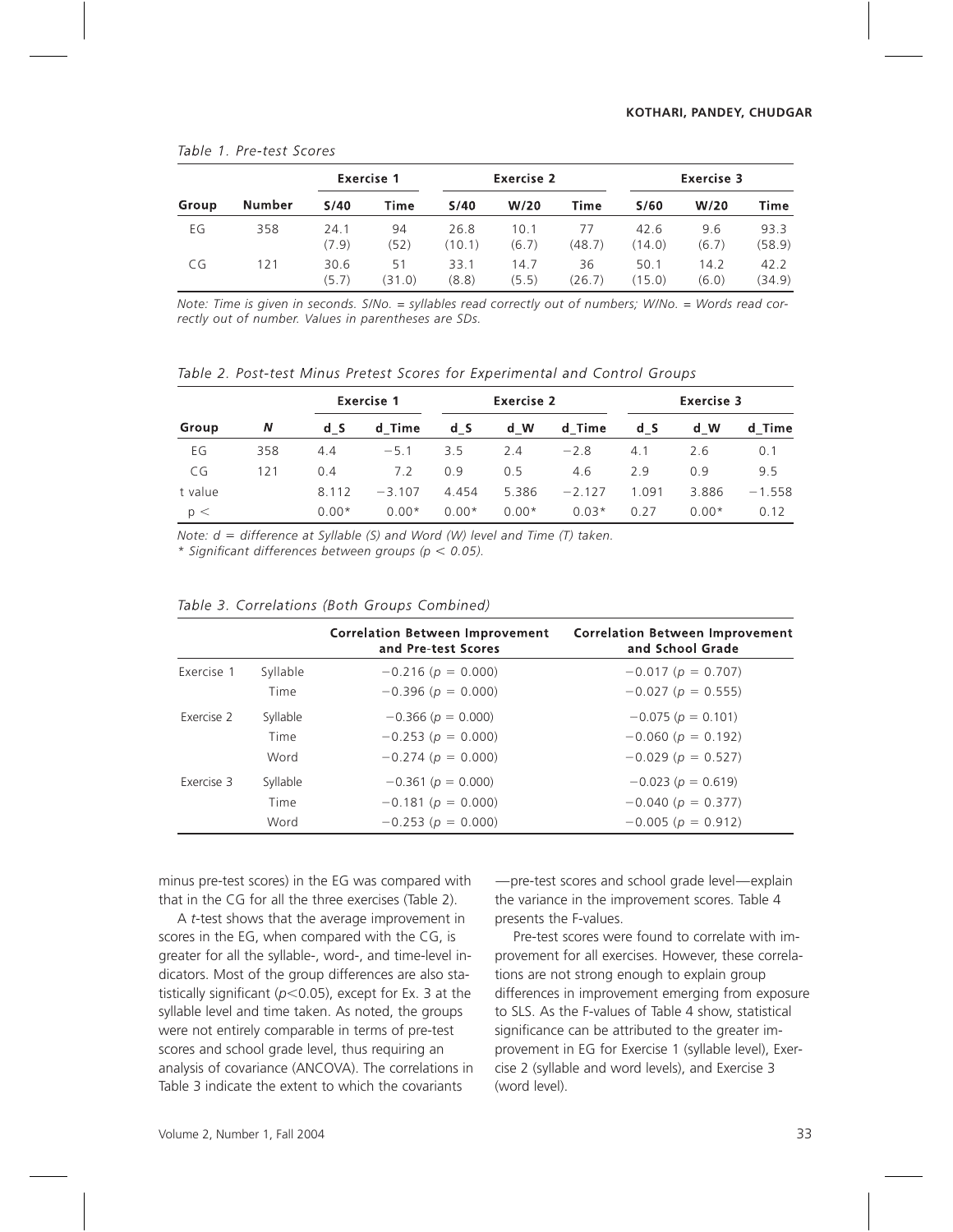| <b>Improvement scores</b> |          | <b>School Grade</b>    | <b>Pretest Score</b>   | <b>Group Difference</b>   |  |
|---------------------------|----------|------------------------|------------------------|---------------------------|--|
| Exercise 1                | Syllable | 9.814 ( $p = 0.002$ )  | 10.862 ( $p = 0.001$ ) | 52.992 ( $p = 0.001$ )*   |  |
|                           | Time     | 11.195 ( $p = 0.001$ ) | 95.128 ( $p = 0.000$ ) | $0.062$ ( $p = 0.803$ )   |  |
| Exercise 2                | Syllable | 6.086 ( $p = 0.014$ )  | 65.228 ( $p = 0.000$ ) | $8.697 (p = 0.003)^*$     |  |
|                           | Time     | 3.940 ( $p = 0.048$ )  | 23.041 ( $p = 0.000$ ) | $18.274$ ( $p = 0.000$ )* |  |
|                           | Word     | 13.904 ( $p = 0.000$ ) | 49.173 ( $p = 0.000$ ) | $0.002$ ( $p = 0.969$ )   |  |
| Exercise 3                | Syllable | 9.397 ( $p = 0.002$ )  | 79.648 ( $p = 0.000$ ) | $0.097(p = 0.755)$        |  |
|                           | Time     | 12.391 ( $p = 0.000$ ) | 17.040 ( $p = 0.000$ ) | 12.358 ( $p = 0.000$ )*   |  |
|                           | Word     | 8.854 ( $p = 0.003$ )  | 39.253 ( $p = 0.000$ ) | $0.034$ ( $p = 0.854$ )   |  |

*Table 4. ANCOVA: F-values*

*Note:* \* Significant differences between groups ( $p < 0.05$ ).

In both the EG and CG, improvement in reading was not linked to sex, caste, or age. However, there seems to be a link between formal school grade and improvement in the EG. Generally, people who had formal education between grades II-VIII, demonstrated an average improvement of 4.7 on Ex. 1, compared with an average of 3.4 for those who had no education or education only up to grade I. People with a range of early scriptacy skills seem to benefit from SLS. The higher up they are on the early decoding skill ladder, the more pronounced their improvement. Another factor that one would expect to impact improvement in decoding ability is exposure to SLS. Of the 25 subtitled *Chitrageet* programs shown during the study period, the average number of *Chitrageet* programs seen in the EG was 13. However, the variation in exposure within the EG was generally too small to expect any definitive conclusions.

### Same Language Subtitling in Viewers' **Words**

The 25 episodes of *Chitrageet* generated 2,570 postcards from viewers.12 As offered on the program, every letter sent to the program was reciprocated with a printed copy of the song lyrics of the most recent episode. A fresh letter was required for the lyrics of any subsequent episode, with no restriction on the number of such letters. This approach generated rich qualitative data since many of the letter-writing viewers shared their opinions on the program along with their request for lyrics. Additionally, a database of viewer addresses was gener-

ated and used for sending *Chitrageet Na Bol* (or *Chitrageet's Lyrics*), a booklet containing all of the 65 songs from the first 13 episodes. We discuss the qualitative data generated by the postcards, to the extent possible, in people's own words.

A total of 2,060 postcards were analyzed, of the 2,570 received.<sup>13</sup> Only one-fifth of the postcards were received from urban areas. Most postcards came from males in rural areas. Female writers constituted 13% from rural and 15.4% from urban areas (13.4% overall). Postcards to *Chitrageet* most frequently made a request for the lyrics of songs (37.2% of responses, or 74.7% of respondents; see Table 5). Next in frequency were comments that expressed liking for *Chitrageet* (30.4% of responses; around 60% respondents). Direct appreciation for subtitling was made by 16.9% responses and 34.0% respondents. Indirectly, however, a total of 15.4% responses, or around one-third of respondents, appreciated the change from an educational perspective, without specifically mentioning subtitling. Indirect expressions of support are listed in Table 5 in descending order of frequency. The top four indirect types of comments on subtitling clearly link the addition of subtitling to literacy and the literacy campaign, despite the fact that this was not overtly stated on the program. SLS being good for schoolgoing children also received more than an occasional mention. So does writing, even though reading is mentioned twice as often. That people saw SLS as helping with pronunciation came as a surprise. Overall, around two-thirds of the postcards

*<sup>12.</sup> A postcard is the cheapest and most common form of correspondence in India, especially in rural areas. 13. The last 510 postcards were not coded and, thus, not included in the analysis. The overall picture, however, is not expected to change.*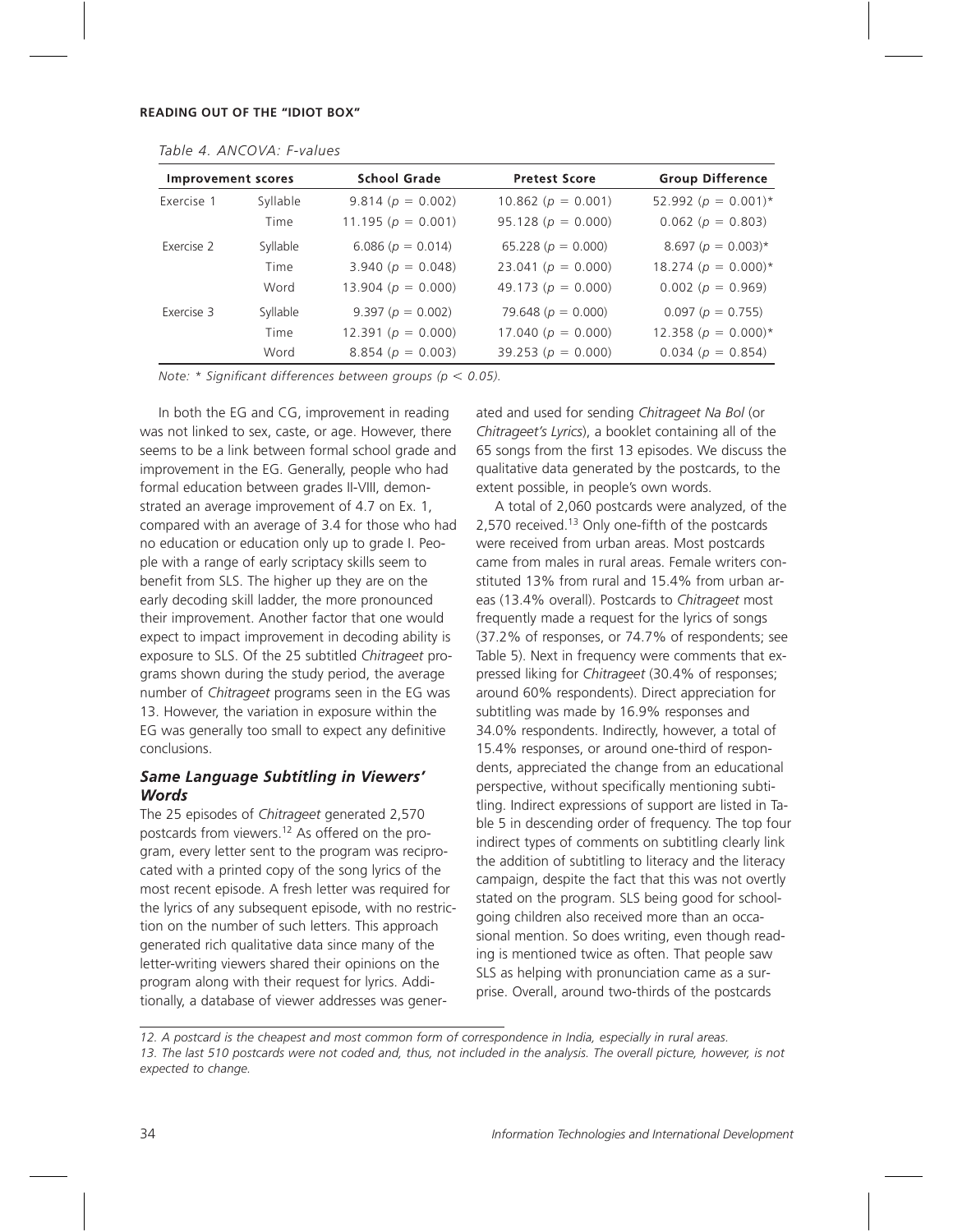| Comments                                                          | Count | Responses (%) | Respondents (%) |
|-------------------------------------------------------------------|-------|---------------|-----------------|
| <b>Direct Comment on Subtitling</b>                               |       |               |                 |
| We like the subtitles                                             | 701   | 16.9          | 34.0            |
| Did not like the subtitles                                        | 3     | 0.0           | 0.1             |
| <b>Indirect Comments On Subtitling's Contribution to Learning</b> |       |               |                 |
| Good for literacy or literacy campaign                            | 139   | 3.3           | 6.7             |
| Improves reading ability                                          | 131   | 3.2           | 6.4             |
| Good for early literates and adults                               | 93    | 2.3           | 4.5             |
| Would like effort to continue                                     | 72    | 1.7           | 3.5             |
| Good for school-going children                                    | 67    | 1.6           | 3.3             |
| It is an innovative idea/experiment                               | 61    | 1.5           | 3.0             |
| Improves writing ability                                          | 52    | 1.3           | 2.5             |
| Improves pronunciation                                            | 20    | 0.5           | 1.0             |
| <b>Request for Lyrics</b>                                         |       |               |                 |
| Would like Chitrageet Na Bol (lyrics)                             | 1,434 | 34.6          | 69.6            |
| No comment, only address given for getting lyrics                 | 106   | 2.6           | 5.1             |
| Other social benefit                                              |       |               |                 |
| Good for hard of hearing and deaf                                 | 7     | 0.1           | 0.3             |
| <b>General Comments</b>                                           |       |               |                 |
| We see and like Chitrageet                                        | 1,115 | 26.9          | 54.1            |
| Request for showing new songs                                     | 149   | 3.5           | 7.2             |
| Total responses                                                   | 4,148 | 100.0         | 201.3           |

*Note:*  $n = 2,060$  postcards.

appreciated the addition of SLS, directly or indirectly. In contrast, only 3 postcards expressed dislike of the subtitles. In percentage of responses or respondents, this is negligible and a comment on the overwhelming acceptance of SLS among scriptate and early scriptate viewers.

An analysis of the written comments was made manageable by selecting the first 15 postcards from every district in the state that were seen to enrich differently our understanding of the relationship between the program and its viewers. Of course, in the case of some districts, this number proved to be elusive, either because there were not many postcards to begin with or the similarity in content made the search for differences more difficult

#### **Early Scriptate Writers**

Writing quality, especially handwriting, is the strongest indicator available that the program did in fact reach a good number of early scriptate people. To illustrate, a viewer writes in support of the subtitles saying, "It is very important to show the songs in

numbers," making no distinction between numbers and words. A woman copied diagonally on the postcard some lines from a song, followed by a question, "Please let me know if it is OK to write words in any direction." Curiously, several people had filled out the boxes for the pin code (zip code) text such as *dal bhaat khaajo* (do eat lentils and rice). Inconsistent handwriting, spelling mistakes, and uneven and unexpected flow of characters were observed in several instances. This led a native Gujarati language expert, who coded all the postcards, to conclude that roughly one-third of the letters were written by early scriptates and two-thirds by comfortably scriptate people.

### **Group Viewing and Reading**

The language in a good number of postcards is reflective of group viewing. Preferences for songs and requests for song lyrics often come from a group, family, and even the neighborhood. Thus, responding to one person's requests, such as sending lyrics, often directly reaches out to a group. Subti-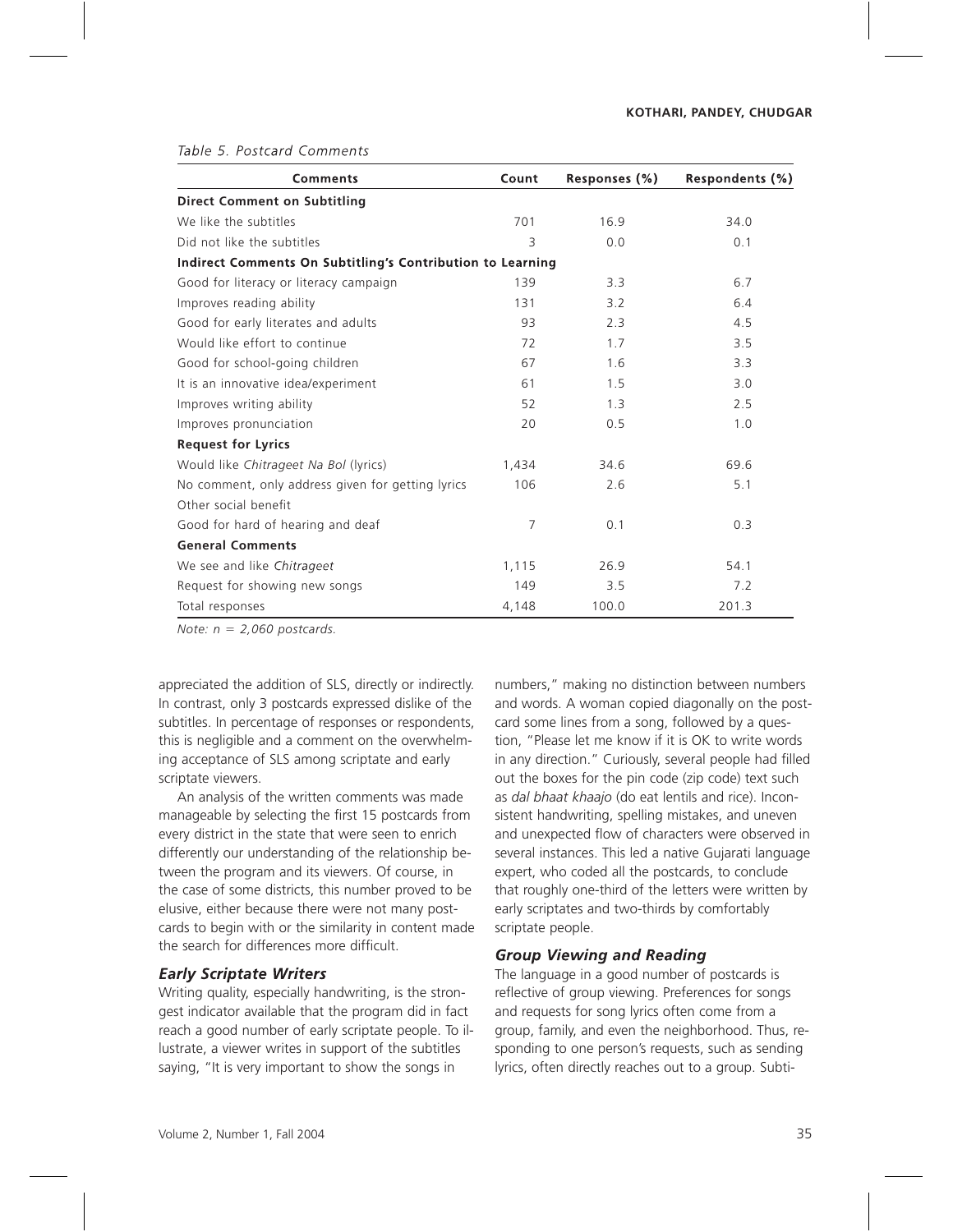tling adds to the group TV viewing tendency by enabling the group to sing or read along. Says Linanbai from the village of Kutch, $14$  "We watch the program together and really enjoy reading the words that you show on TV." Mohanlal Pandya from Sabarkantha makes a reference to group reading, "Five of us especially enjoy getting together and reading *Chitrageet Na Bol.*" Similarly Bhimji Parmar comments, "Everyone at home gathers to see *Chitrageet* and we enjoy reading the words that you show along with the songs." A boy from Kheda explains how the program impacts his family, "Everyone at home loves to read and listen to songs, especially my mother. My brother has learned to read from *Chitrageet.* Because he is now able to read the words, understand the meaning, he is able to learn new words." Several others claim that they themselves or others in their family had learned to read by watching *Chitrageet.* While one cannot infer from this that nonscriptate people become scriptate simply by watching *Chitrageet* over a 6-month period, one cannot but be buoyed by people's perceptions that SLS helps them transition from nonscriptacy to scriptacy. More likely, these people had some rudimentary skills to begin with, which SLS helped to reactivate and consolidate.

### **Integration of Education and Entertainment**

Film songs occupy a sizable chunk of popular entertainment. The interest in film song lyrics is apparent from the great number of postcards, not only requesting lyrics but also appreciating their availability on screen and later in print. "The difficulty faced earlier in singing *Chitrageet* songs is now eliminated," wrote Dipakkumar Hirvaniya from Banaskantha, a district with the lowest literacy rate in Gujarat. From the same district, Bhavesh Joshi commented, "We enjoy *Chitrageet* very much, now that you show the lyrics of songs through visual and audio media. We are able to grasp the songs clearly. My son watches the program intently and with excitement because he is able to read the songs." Manhar Makwana, a folk singer from Amreli, points out the importance of marrying songs and reading, "Many in the villages are still illiterate so while singing these songs they attempt to read and are able to read easily." Folk songs, especially of the

*Raas Garba* variety of song and dance celebrating the love between Radha and Krishna, have a firm place in Gujarati culture and cinema, with a strong following in rural Gujarat. Says Sevantiben Gamit from Surat, "We enjoy *Raas Garba.* We also join you in singing and dancing. Also along with it we write down the *Raas Garba* shown on the program."

The addition of subtitles to film songs seems to create a context for interactive singing while encouraging some people to write down the lyrics as they appear on screen. Because television viewing occurs in groups already, the scriptacy transactions that subtitling creates at an individual level are further strengthened by group influence. Kanabhai Adedra sends this comment from Porbandar, "We not only enjoy watching *Chitrageet* but also enjoy reading it. We also like this scheme of sending the lyrics. Many women in our village are illiterate and we are training them to read and write. These women really like *Bhajans* and *Garbas.*" While some have incorporated subtitling and lyrics into their nonformal literacy programs, others hint at using this resource in cultural festivals. For example, Premji Barot from Kutch writes, "I have studied till Class II. Please continue to send me the lyrics. I will sing the songs during *Navratri* and *Dandiya* programs." An indication that subtitling makes reading inseparable from entertainment is offered by an anonymous letter to Doordarshan, "Many want to participate in Gujarati music but don't have a collection of songs. These people can now copy the songs, practice them and prepare for music competitions."

The *Chitrageet Na Bol* booklet of songs sent to letter writers left a lasting impression on viewers. Bhavnagar's Babubhai Bheda requested more copies for himself, adding, "Will you send the booklet to all the students in our school?" Mukeshbhai Mochi, also from Bhavnagar wrote, "We don't want one book. We want five since we are selling the book in our village." The demand for the book is not surprising, given its association with the world of glamour and movies. Its longevity is assured by the inclusion of "ever-green" songs. Barad Rakhman, clearly an early-scriptate viewer from Junagadh, as judged from the handwriting, wrote, "We like to read the lyrics more than seeing the program. It encourages the illiterate to study." He goes on to give the address of a nonscriptate woman, requesting

*14. Place references are to the district from where the postcard was sent, unless otherwise stated.*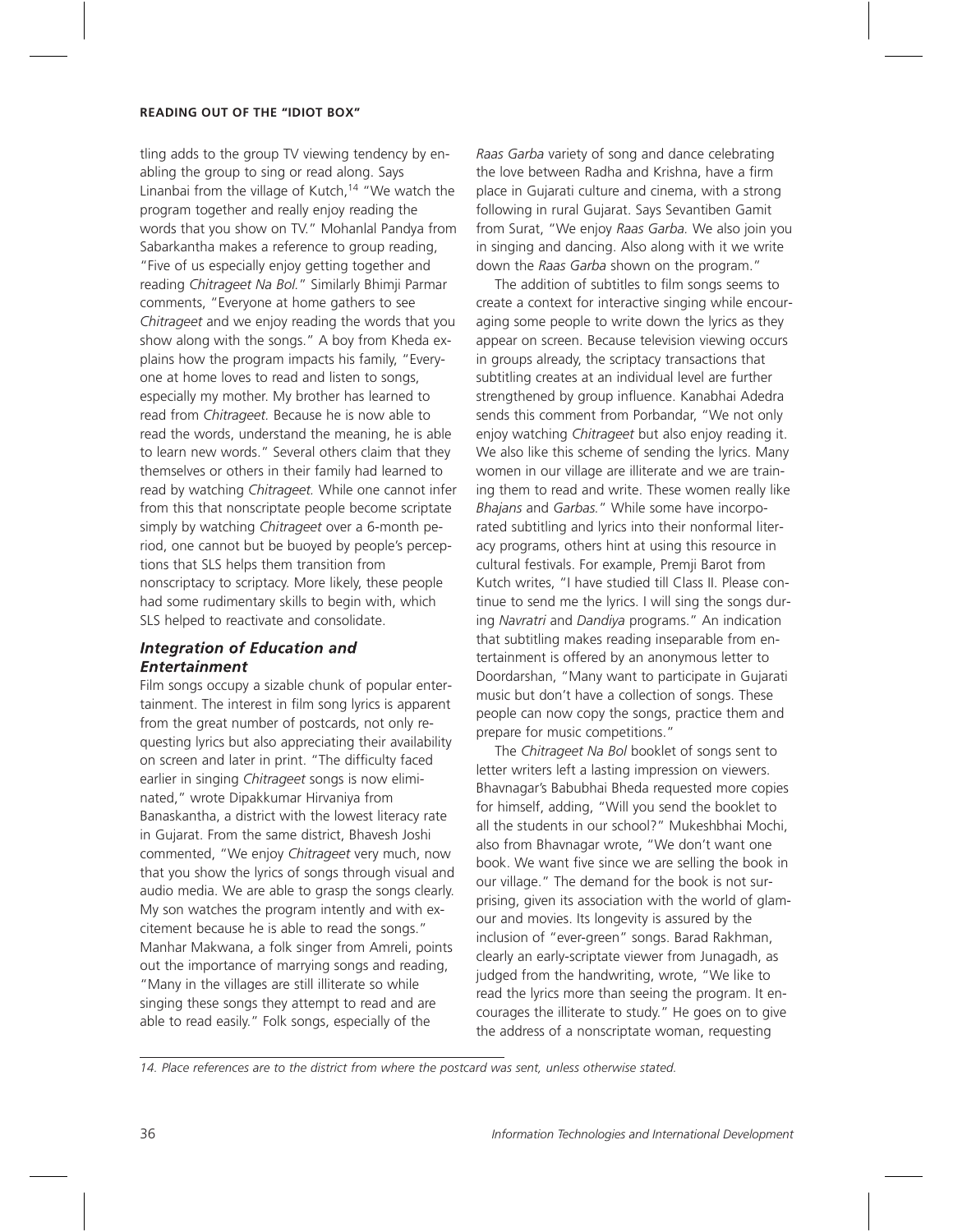that a booklet of songs be sent to her. The booklet's importance for viewers can also be gauged by the fact that a cable operator in Rajkot publicized the *Chitrageet* program locally by putting on cable his own spot, mentioning that a booklet is sent if one writes to the program. According to his letter, "Because of *Chitrageet Na Bol,* the popularity of *Chitrageet* has increased and it has increased more recently because of my ad." Some people admit that letter writing to TV programs is a foreign activity for them. But the temptation of getting the booklet has drawn them to it.

Several postcards expressed an interest in extending the *Chitrageet* program into pedagogic spheres. A letter reads, "I, Keshava, village Vadod, district Surendranagar, taluka Vadhvan am working to impart literacy to 10–12 illiterate people. I have found your program to be extremely useful. I have passed Class X and am working in my family business." Not fully satisfied with reading skill improvement, Thakersibhai from Bhavnagar asks, "Please inform us how one can teach people outside school. Many have learned to read from TV but what can we do to understand and learn more? I intend to work for adult education in my village. Whom should I contact for information so that I can contribute to the literacy mission?"

#### **Films and People**

The deep influence of films on people's lives is apparent from many of the postcards. Interestingly, the language when communicating about films changes in some cases from Gujarati to Hindi, albeit in the Gujarati script. This is quite likely the effect of the dominance of Hindi cinema in India, and by consequence, Hindi's acceptance in Gujarat as the *lingua franca* when talking talkies. From postcards requesting songs with the power to reunite estranged couples to questions directed at film stars, the *Chitrageet* program received many postcards steeped in people's passion for films. Some even go as far as offering to share their own songs and stories, hoping that these could be immortalized on screen. Others seek guidance on becoming actors, directors, and so on to catapult them to instant fame.

#### **Children and Same-Language Subtitling**

SLS on *Chitrageet* resonated well with children. Like adults, they too made the link with learning, even though the program was not overtly branded as educational. A joint letter from students in Class II, IV, and VI states, "We love to read and learn the words we don't know. The program is like a Gujarati class. We also love to memorize the songs." Patan's Dipeshkumar Parmar, studying in Class V, comments, "Because the lyrics are written, it helps me tremendously in Gujarati." In a similar vain, Vimal Shikotra from Kutch writes, "Many in our Dhodka primary school have learned to read better by watching *Chitrageet* on TV." Group communication among children is very strong, mainly due to the school network. If one student receives the booklet of songs, others in the school come to know about it very quickly, as can be surmised from the request of Dharmendrasingh Solanki. "Many children in my village have received the songbook. I have read it and like it so please send me a copy too." Group activities linked to the songbook are also reported, such as by this child from Vadodara, who writes, "I use the songbook to lead song groups in the school and in the playground."

Because subtitled *Chitrageet* is viewed in a home environment, it encourages and complements learning processes within the family. Ritesh Bhabala sends this from Rajkot, "I am a Class X student. My sister was illiterate but gradually she has learned to identify words. I am confident that with your *Chitrageet* and my efforts, I will be able to teach her to read and write." From Bharuch, Sanjikumar Patel writes, "My younger brother and sister are learning to read. If you send *Chitrageet Na Bol,* they would really enjoy reading it," reiterating the complementary force of SLS.

#### **Parents and Same-Language Subtitling**

Several parents send their personal observations regarding their children's interaction with subtitled *Chitrageet.* Nitaben Mehta writes from Sabarkantha, "I don't know about others but my two children, one of whom is in KG and the other in Class II, identify the letters from the strip you release with *Chitrageet* on TV." Her observation points to the potential of SLS for reading preparedness among prereading children and for parallel skill reinforcement among beginning students. A hint of how SLS can integrate scriptacy transactions in everyday life, even during the holidays and without external exhortations by parents and teachers, can be found in the words of Mayurkumar Samrath from Junagadh. "Our son Keval and daughter Chandni and the chil-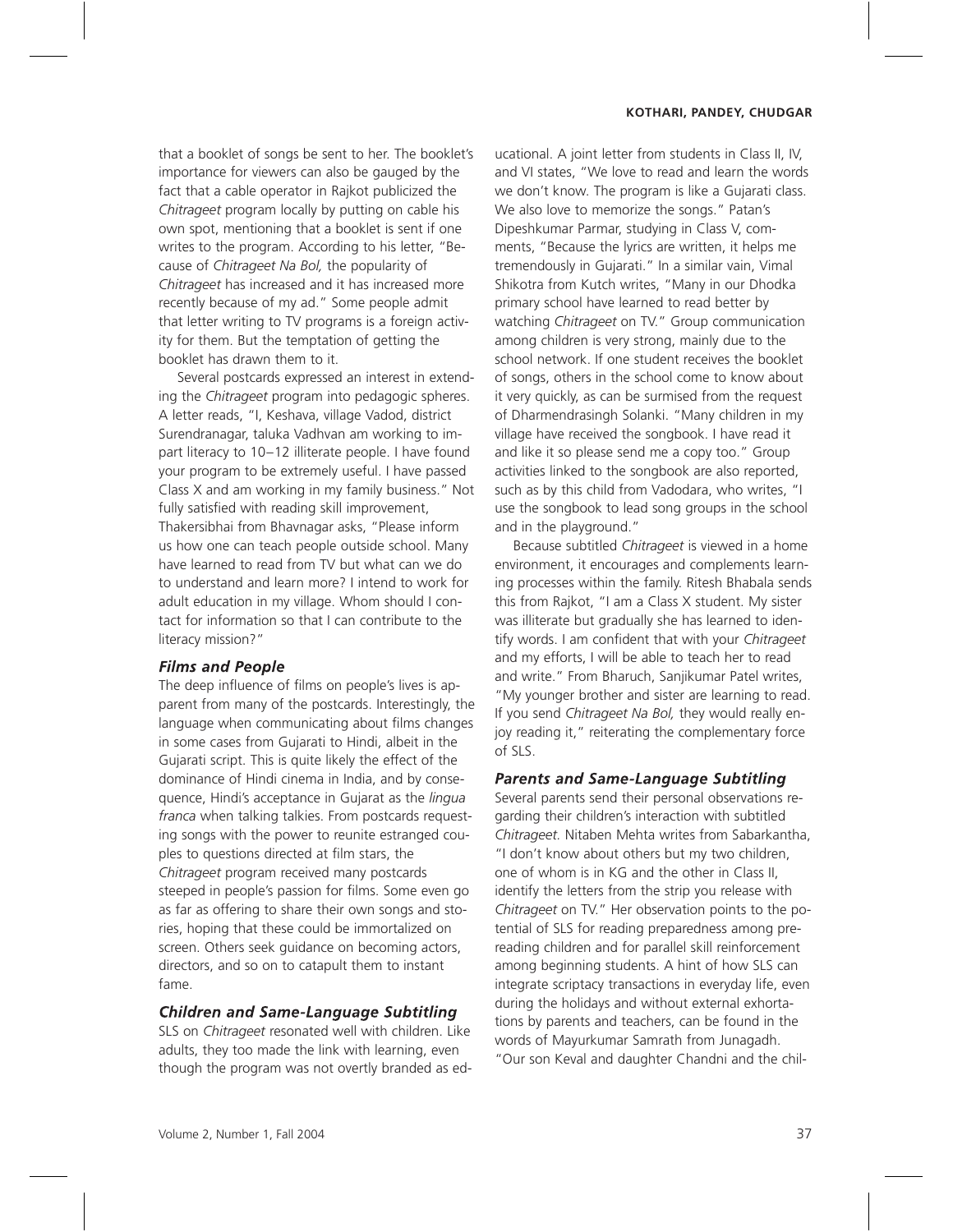dren from the neighborhood have developed a habit of watching the program and reading. The program was a blessing, especially during the vacations." Parental approval of SLS, such as the following from Banaskantha's Jayaben Joshi and Anand Jashwant Chauhan, were common. They wrote, respectively, "Because the lyrics are written on the screen, it is easy for children to read and they also understand the meaning of songs," and "Our children, Rajesh Sangita, Sanjay, Harpal who are studying in primary school are learning to read and write from *Chitrageet.*" Parental observations are particularly pertinent because they live close to their children and are therefore experts on their children's development.

Direct observations of children by their own parents are supplemented by people's observations of other children in the village or community. "It was heartening to see young children from Class I and II working with their illiterate mother and father, uncle and aunt, trying to impart *akshar gyan* [knowledge of letters] by writing down the song lines on a slate or by singing from the book [*Chitrageet Na Bol* which was mailed]. The book has been adopted as syllabus material since it is natural and there is already a tradition of singing songs in all families," says Amrutlal Soni from Sabarkantha. Rameshbhai Rathwa joins in from Kheda, "Children from the neighborhood get together to see the program and the house is full." A master's student of English comments, "This will help young children read faster. The coming together of reading, writing, and hearing is very beneficial."

### **Teachers' Views on Subtitled Chitrageet**

From the foregoing it is obvious that people bring their educational situation and interest to bear on what is otherwise purely an entertainment program. Several teachers came out in support of the idea. Mohanbhai Jadav, principal of Sari Primary School in Banaskantha had this to say, "This would help the semi-literate and primary school children in the age group of 6–14." Indumati Joshi, a teacher from Banaskantha wrote, "Because of the words written in *Chitrageet* it is easier for children to listen to the songs and understand the words." Rajkot's principal at the Sanskar Vidyalaya, H. N. Makwana, wants to build activities around the program. "Many children are singing these songs in the school after seeing them on TV. I believe that it will be good for their

overall development if the children are made to write and sing some selected songs from these in class." "Often song lyrics are not clear and the titles clarify these. They help in adult education and give reading practice to primary school children," says Jagdishkumar Ramanlal Panchal, a primary teacher in Ahmedabad. From this selection of comments, it seems that local educators are responding positively to the sudden appearance of a literacy resource in people's homes and at least are thinking of using it in their own ways. Although this was not thought of in our project, to fully tap the potential of SLS, one could build synergies between TV entertainment with pedagogic events in schools or elsewhere. This is difficult to do with many film songs given their moral overtones, but patently possible with folk and other types of songs with deep cultural roots.

#### **Chitrageet**

The use of *Chitrageet* in nonformal adult education is also reported. For example, an adult literacy center coordinator from Kheda sends the following, "Your effort is proving useful in the adult education classes in our village. We like the idea of writing at the bottom of the screen. We show the program in our adult education classes." Some people are motivated by themselves to use the new resource in their environment toward informal learning. Manoj Matang from Kutch says, "In my house all the elders wait eagerly for the program and read the lyrics. Now me and my friends are working to impart literacy skills to the illiterate. We distribute the songs that you have sent and people read them." Some others inspired to impart adult literacy are Amrutkumar Thakor and friends who declare, "We have put the *Chitrageet Na Bol* to good use. We call the children and elders from the neighborhood to show *Chitrageet* and also give them the *bol* to read."

## **Pre-school Children and Teacher Skill Uparading**

The perceived educational benefits of subtitling, by teachers, go beyond primary education and adult literacy. "Children from our *Aanganwadi* [crèche] . . . [long list of names provided] we all get together and read *Chitrageet Na Bol* with excitement. If you can give us a collection of *Chitrageet,* we can use it with children on a regular basis," requests Pravin Saraiya from Amreli. From the same district Anirudh Dave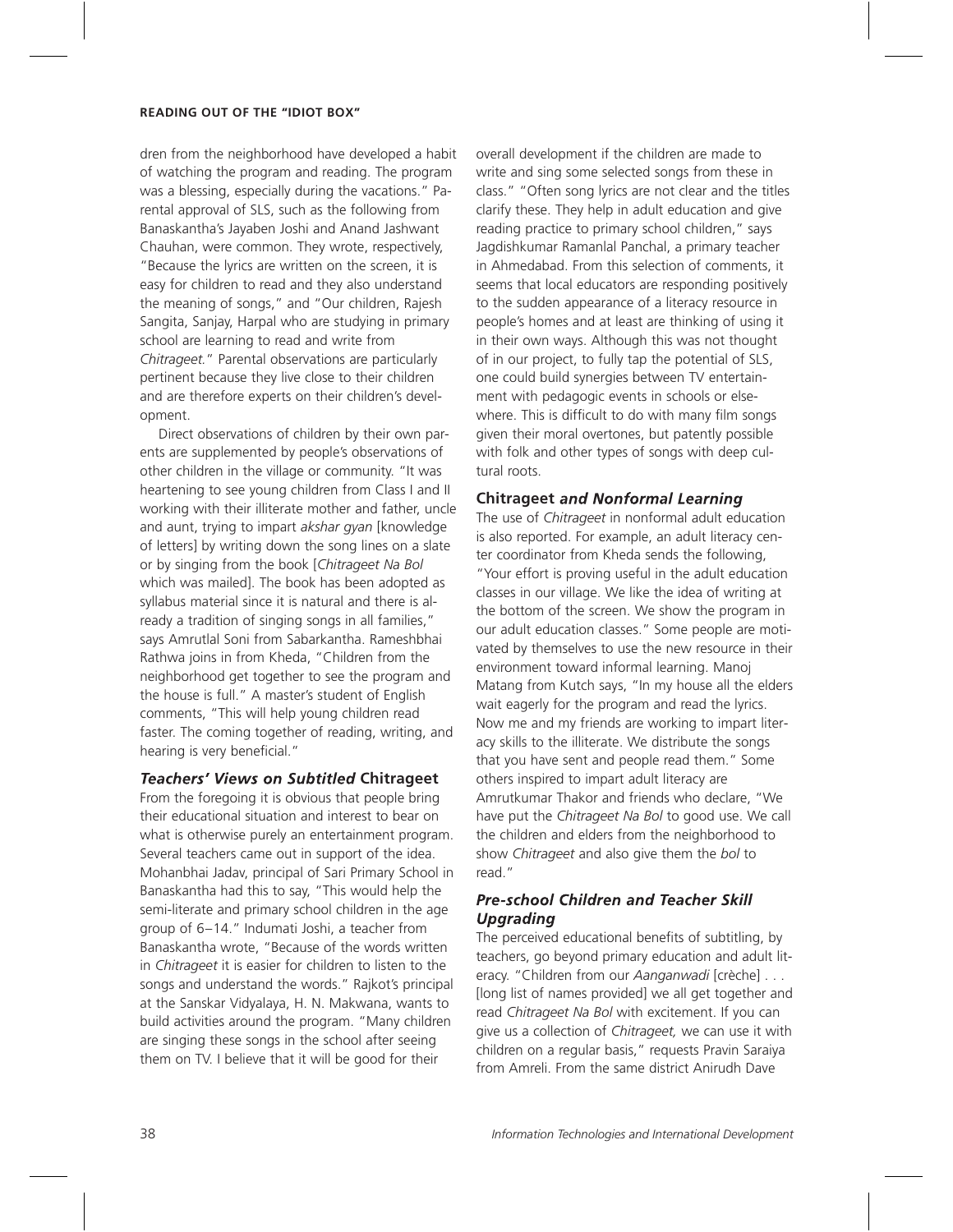writes, "I teach KG children. Please send me *bhajans* or songs at the earliest." Another teacher says, "I use the songs you sent to teach singing to children in the age group of 1–5 years." Jasvantibhai Sathvara from Gandhinagar finds some improvement in himself. "I work as a primary teacher in my village. By understanding the words and sentences in *Chitrageet* I have benefited a lot. By reading, my vocabulary and spellings have improved and this helps me with students in school." Language skill upgrading among teachers is an increasingly relevant issue in the Indian context given the entry of a large number of para-teachers with very basic education (e.g., as low as eighth standard in many cases), through the implementation of schemes such as the Education Guarantee Scheme.15

#### **Mass Impact**

The addition of SLS created a link between existing popular television programming and education that clearly did not exist earlier. Entertainment was not compromised but enhanced in the process. While most postcards convey a sense of the learning processes sparked by the presence of subtitles, there are a few who obviously make somewhat exaggerated claims, like the one by Asha Mistry from Patan, "Everyone in the village has learned to read by watching *Chitrageet.*" The reality of mass impact is, nevertheless, supported, for example, by the postcard from Rakeshkumar Prajapati of Patan, "You will be glad to know how much your *Chitrageet* has benefited us. Many illiterate and semi-literate in our village learned to read and write and we are very happy for this." Amreli's Labhubhai Hora writes, "Due to your *Chitrageet Na Bol,* by reading song lyrics there has been an increase in our learning and especially in literacy. We get together and watch the songs and read; many in our neighborhood have learned to read." "My mother and many other illiterate people have also learned to read with *Chitrageet,*" says Ganeshkumar Parmar of Navsari. Jayantibhai Dafda writes from Amreli, "Through the literacy mission and *Chitrageet* many people in our neighborhood have learned to read and now they can even sign for themselves, there is no need to use thumb impressions. *Chitrageet* teaches us to read and write." The implication of these comments is that there is not just mass impact on the early

scriptate, but also on the nonscriptate. However, these comments on mass impact are not testimonies from individuals on how they benefited themselves.

### **Personal Testimonies of Improvement**

Direct statements on how individuals may have benefited can be found in the following examples. From Dinesh Lakhmanbhai Balasara of Porbandar comes a short and laboriously written comment (as judged from the handwriting) that simply says, "I am able to read due to the program." Manjula Rathod from Ahmedabad writes, "I have learned to read a bit by watching your program. To learn to read better, me and my friend would like to get the lyrics. I have studied up to Class IV and am a daily wage earner." Five early-scriptate men sent a rather unusual letter from Jamnagar. Each wrote a few lines appreciative of the printed lyrics. In addition, one wrote that *Chitrageet* had helped him learn difficult words; another mentioned that it had improved his knowledge of "*hrasva-i, dirgha-ee*" [common spelling errors with the vowels, 'i' (as in 'bit') and 'ee' (as in 'beet')]. A third commented that they always showed up at their friend's place at 7:30 p.m. to watch *Chitrageet* together.

The complementarity of SLS with existing learning has already been implied in some of the comments shared. Surendranagar's Juvanbhai Jadav mentions this directly: "*Chitrageet* helps us a great deal in learning to read and I have learned to write letters in adult education." That the program can take someone beyond the point where formal education left off, is implied in Girirajsingh Natubha's remark from Jamnagar. "When it is *Chitrageet* time, we gather around the TV. We really like the words that come printed. I have not studied after Class II so now I am able to match the words and read easily."

Speed of reading or writing is an important criterion by which literacy ability is often judged in popular and classroom evaluations. That subtitled *Chitrageet* should be used by some people to improve their writing speed should not come, therefore, as a surprise. The emphasis on speed can be seen in Rajeshkumar Solanki's observation from Panchmahal. "Due to this program we are learning to read fast, the illiterate too are learning to read

*15. See http://www.education.nic.in/htmlweb/edu\_guarantee.htm for information on EGS. Checked February 24, 2004.*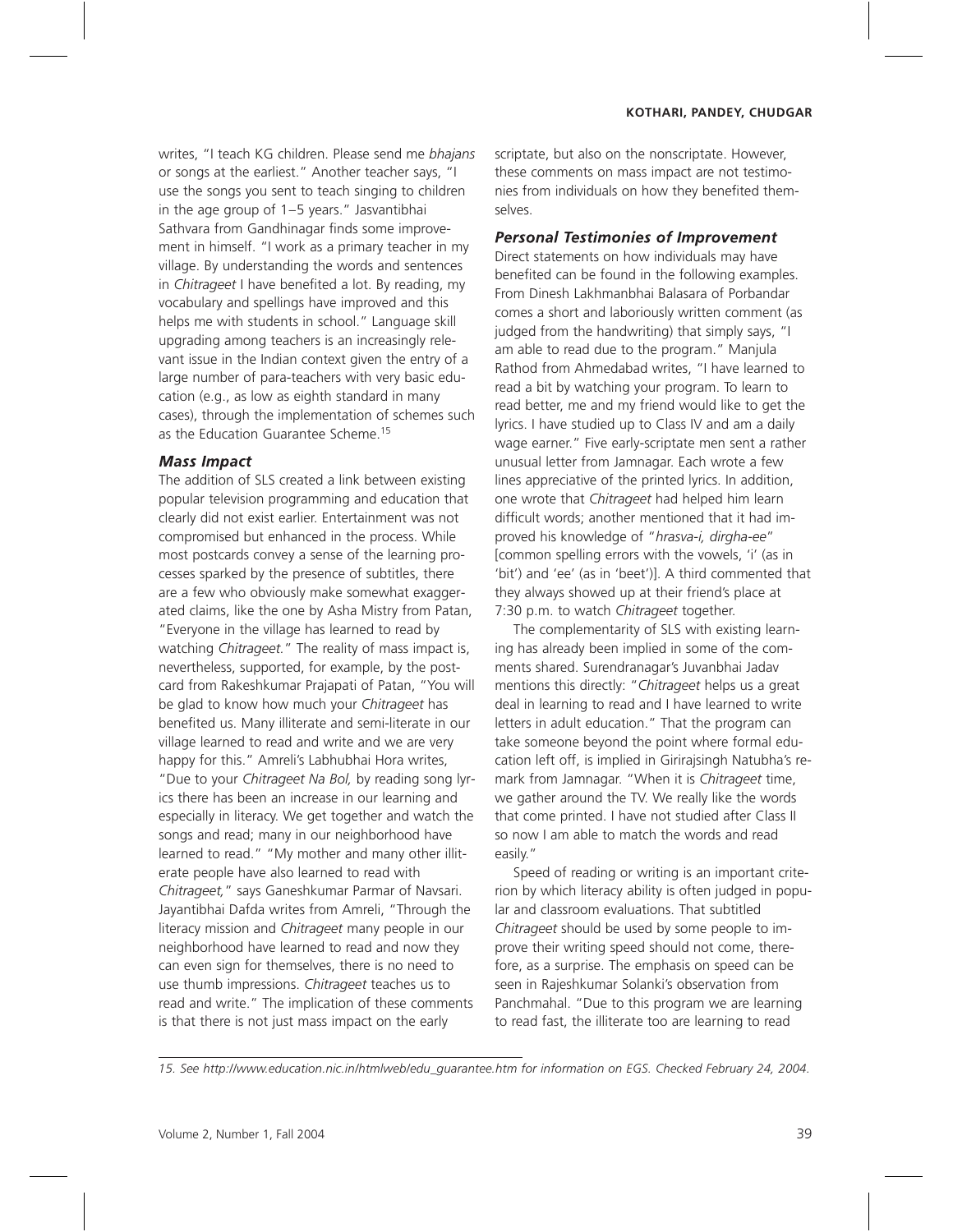from this program. Now we are also practicing to speed write as the letters go by in *Chitrageet* while others read them aloud." Similarly, Kailasben Prajapati from Anand remarks, "*Chitrageet* has increased our writing speed."

## **Enhanced Entertainment for All. Media Access for the Deaf**

Importantly, the infusion of an educational component simply by the addition of subtitles does not seem to detract from the entertainment value of the earlier unsubtitled *Chitrageet.* As R. Niranjan reminisces: "When we see the lyrics of the song on screen, it reminds us of our childhood. Just as we used to read advertisements on the walls as children, we slip into our childhood and with the same enthusiasm feel like reading *Chitrageet.* It not only attracts the illiterate, but it also has a magnetic charm for the literate." If adults claim to discover their childhood, the comments of Kutch's Manoj Matang seem to imply that the deaf, in a manner of speaking, discover their hearing. "I have a deaf sister. When you started *Chitrageet* I asked her to pay attention to the word strip. Since then she has started observing it carefully and remembers it. I take her test with a paper and pen. She used to be able to write a few words but now she can write half the song." If there is one group that is expected to immediately see the import of SLS, it is the hearing disadvantaged.

## **Conclusion**

There is tremendous gratification for a beginning reader in being able to read. SLS of songs can make the reading experience effortless, enjoyable, and unjudged, and give instant feedback. One's ability to anticipate the lyrics along with the simultaneous nature of feedback through audio enables a steady stream of successful reading events. With incipient scriptacy skills as a point of departure, SLS can encourage an ever-growing literate identity, something that would be harder to achieve with pure print transactions. A positive attitude toward one's reading abilities may be easier to create with SLS because the experience of failed reading encounters is minimized. A nonscriptate person may also start noticing certain grapheme-phoneme associations through commonly known or frequently ocurring words. This may be useful in overcoming predispositions that could sometimes put reading and writing

beyond one's grasp. SLS, thus, creates a nonthreatening reading environment in which to embark upon, confirm, practice, and enjoy one's developing reading skills.

As can be judged from viewers' comments, SLS promotes a culture of reading and writing. The direct beneficiaries of SLS are children enrolled in school who can get reading skill reinforcement at home, child and adult school drop-outs who have picked up rudimentary skills but are not able to sustain or improve upon them due to the near absence of print sources in their lives, and adults who have attended or are attending nonformal education classes. To what extent SLS pulls nonscriptates into a world of scriptacy is an as-yet unexplored question. But research on print exposure suggests that SLS's marriage with entertainment may not just motivate nonscriptates for literacy but also begin an untutored process that continues to contribute to skill development throughout life. Nonscriptates may see in the acquisition of scriptacy skills the possibility of enhanced entertainment such as being able to sing along and know song lyrics. These very reasons are responsible for the widespread popularity of SLS, including scriptate viewers.

Earlier, in a controlled experiment with school children we found that exposure to SLS'ed songs improves decoding ability (Kothari et al., 2002). The present study provides the first evidence of the contribution of SLS to the decoding skills of adults. The outcomes are all the more meaningful given that SLS was implemented on television. The findings of both these studies are consistent in pointing out that viewing film songs with SLS leads to improvement in decoding ability. Improvement occurred in a short span of 6 months or less, in both studies, despite the fact that the frequency of exposure to SLS was low. Within the limitations of a short-term study, the improvement can only be seen as incremental, quantifiable improvements in relation to a specific reading test. For more meaningful forms of improvement to become apparent, such as a person moving from being able to read part of the syllabary to being able to read a newspaper, SLS would need greater integration with popular entertainment over a sustained period. Still, indications of SLS's ability to provide print exposure in people's lives is discernible from people's testimonies.

From a cost perspective, SLS on television is attractive. For instance, a national television program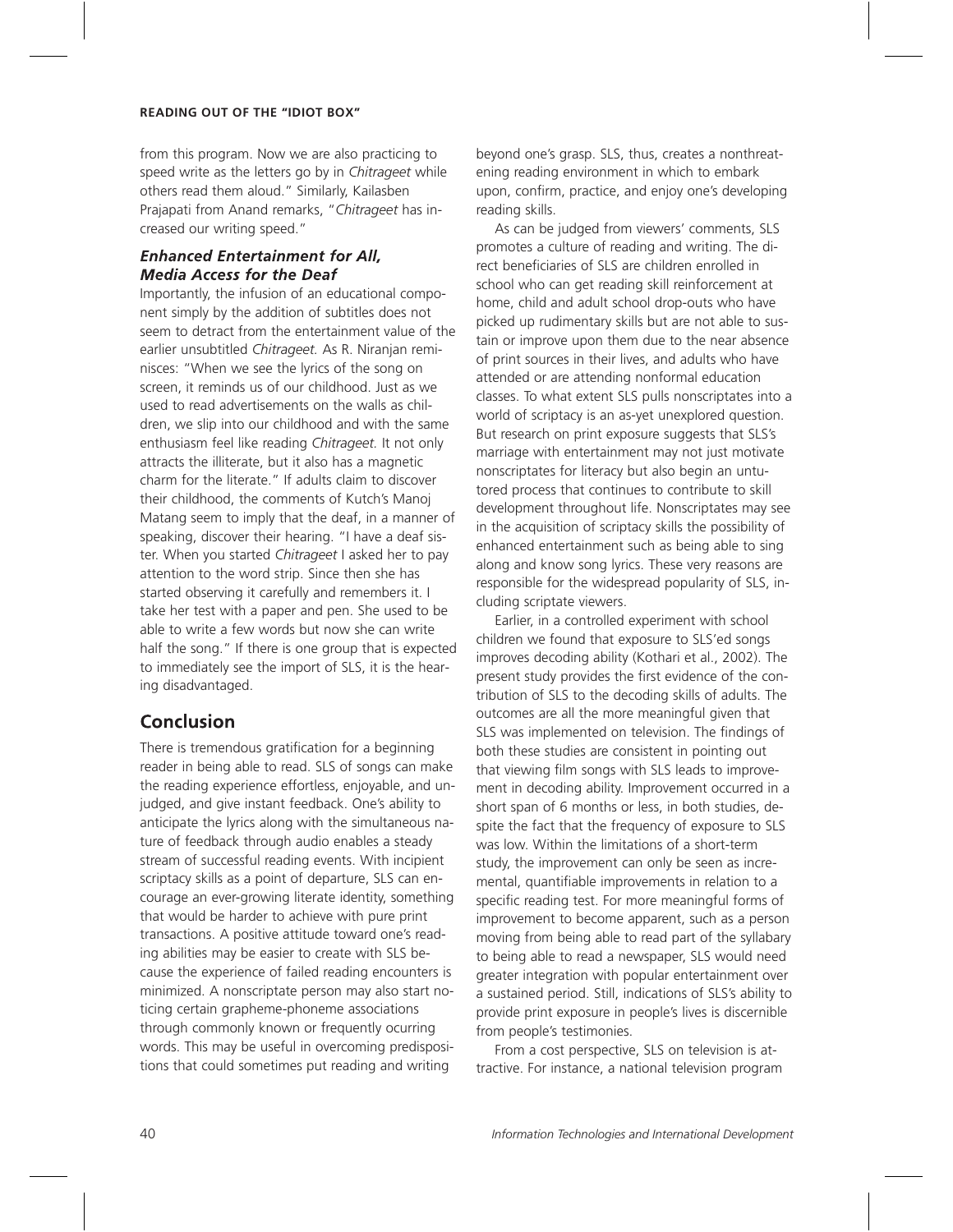like *Chitrahaar* in Hindi, which is mainly watched in rural areas, has a viewership of around 150 million people. Of this number, 75%, or 112.5 million, could directly or motivationally benefit from SLS. The annual cost of adding SLS to *Chitrahaar* is around \$25,000, resulting in an annual per-person cost of \$0.00022 to give 30 minutes of weekly reading practice and/or print exposure. In contrast, national literacy programs for early scriptates have typically budgeted at least \$3 per person per year, achieved no more than 5% participation of early scriptates, and struggled to identify approaches that could sustain interest.

SLS was originally conceptualized for the hearing early scriptate, to make reading practice a byproduct of enhanced entertainment. However, the use of SLS for the hearing disadvantaged is obvious. Strategically, an idea that serves the purposes of two important constituencies—the early-non-scriptate and the hearing disadvantaged—while also appealing to another constituency (the hearing literate), has the potential of wider acceptance and greater sustainability. By extension, we suggest that CC efforts for the hearing disadvantaged in North America and Europe would make greater inroads into media if they catered simultaneously to the hearing, at least in some programming spaces (e.g., music videos). Of course, this would imply a complete redesign of the look and feel of CC for wider appeal, including for the entertainment enhancement of the hearing disadvantaged.

However simple, effective, and inexpensive as the idea may sound, proponents of SLS have been knocking on the door of national and state policy makers since early 1997. Gujarat is the first state where SLS was implemented on TV. Despite active lobbying at the highest state educational policy level, Gujarat has not committed to implement SLS all across the state. In the early phases of its development, SLS languished as a concept that needed to be proven through research. Scientific evidence, both in quantitative and qualitative terms, now exists from two separate studies: SLS can serve as a steady, incremental, lifelong approach to sustain and improve scriptacy levels. The Gujarat experience reconfirms earlier assessments that SLS would be generally popular among most viewers. If every film song or music video that is shown on television in India or on the state broadcasting station were to be subtitled in the same language, one could expect a substantial contribution to the national literacy rate and scriptacy levels. In any state, the resources required would be less than 1% of the present allocation for continuing education (earlier known as postliteracy) programs. Thus, it is not lack of resources that prevents a bold long-term national experiment with SLS. Implementation of SLS in all states and languages hinges, ultimately, on the political decision to do so, combined with a minimal allocation of funds. The rest can be left to the Indian people's unbridled passion for film songs. ■

## **References**

- Abadzi, H. (1994). What we know about the acquisition of adult literacy. *World Bank Discussion Paper* 245. Washington, DC. World Bank.
- Athreya, V. B., & Chunkath, S. R. (1996). *Literacy and empowerment.* New Delhi: Sage Publications.
- Bean, R. M., & Wilson, R. M. (1989). Using closed captioned television to teach reading to adults. *Reading Research and Instruction, 28*(4), 27–37.
- Barclay, K. D., & Walwer, L. (1992). Linking lyrics and literacy through song picture books. *Young Children, 47,* 76–85.
- Borrás, I., & Lafayette, R. C. (1994). Effects of multimedia courseware subtitling on the speaking performance of college students of French. *The Modern Language Journal, 78*(1), 61–75.
- Bose, A. (2001). *Population of India: 2001 census results and methodology.* New Delhi: B. R. Publishing Corporation.
- Boyd, J., & Vader, E. A. (1972). Captioned television for the deaf. *American Annals of the Deaf, 117,* 34–37.
- Bradley, M., & Bryant, P. E. (1978). Difficulties in auditory organisation as a possible cause of reading backwardness. *Nature, 271,* 746–747.
- Bradley, M., & Bryant, P. E. (1983). Categorizing sounds and learning to read—a causal connection. *Nature, 301,* 419–421.
- Bryant, P., Bradley, L., Maclean, M., & Crossland, J. (1989). Nursery rhymes, phonological skills and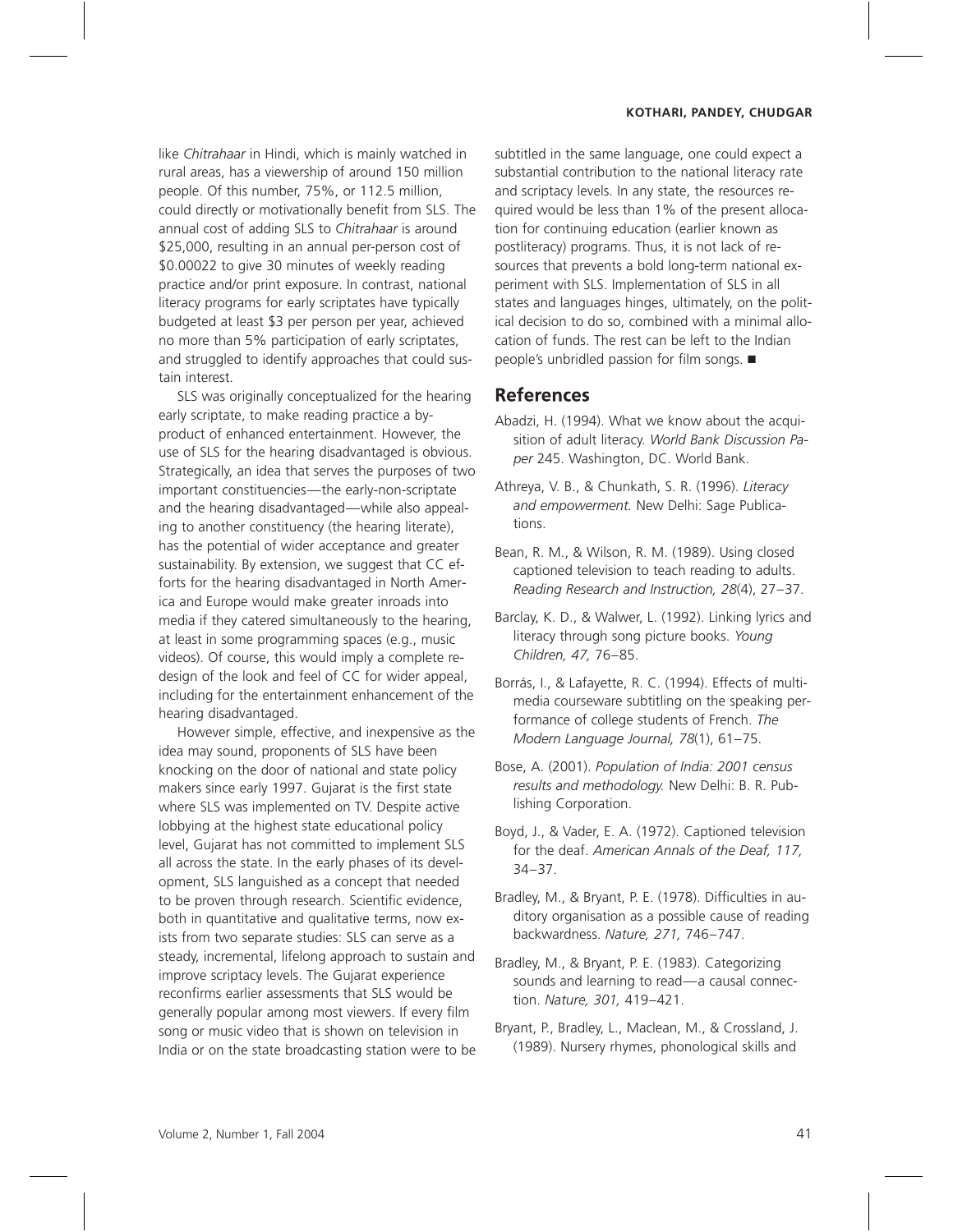reading. *Journal of Child Language, 16,* 407– 428.

Danan, M. (1992). Reversed subtitling and dual coding theory: New directions for foreign language instruction. *Language Learning, 42*(4), 497–527.

Drèze, J., & Loh, J. (1995). Literacy in India and China. *Economic and Political Weekly, November 11,* 2868–2878.

d'Ydewalle, G., & Gielen, I. (1992). Attention allocation with overlapping sound, image, and text. In K. Rayner (Ed.), *Eye movements and visual cognition: Scene perception and reading* (pp. 415– 427). New York: Springer-Verlag.

d'Ydewalle, G., & Pavakanun, U. (1997). Could enjoying a movie lead to language acquisition? In P. Winterhoff-Spurk & T. Van der Voort (Eds.), *New horizons in media psychology* (pp. 145– 155). Opladen, Germany: Westdeutscher-Verlag GmbH.

d'Ydewalle, G., Praet, C., Verfaillie, K., & Van Rensbergen, J. (1991). Watching subtitled television: Automatic reading behavior. *Communication Research, 18*(5), 650–666.

Garza, T. (1991). Evaluating the use of captioned video materials in advanced foreign language learning. *Foreign Language Annals, 24*(3), 239– 258.

Goldman, M., & Goldman, S. (1988). Reading with close-captioned TV. *Journal of Reading, 31*(5), 458–465.

Goswami, U. (1999). Integrating orthographic and phonological knowledge as reading develops: Onsets, rimes and analogies in children's reading. In R. M. Klein & P. McMullen (Eds.), *Converging methods for understanding reading and dyslexia* (pp. 57–75). Cambridge, MA: The MIT Press.

Harp, B. (1988). "Why are your kids singing during reading time?" *The Reading Teacher, 41*(4), 454– 456.

Holobow, N. E., Lambert, W. E., & Sayegh, L. (1984). Pairing script and dialogue: Combinations that show promise for second or foreign language learning. *Language Learning, 34*(4): 59–76.

Huang, H. C., & Eskey, D. E. (1999). The effects of closed-captioned television on the listening comprehension of intermediate English as a second language (ESL) students. *Journal of Educational Technology Systems, 28*(1), 75–96.

Jalongo, M. R., & Ribblett, D. (1997). Using song picture books to support emergent literacy. *Childhood Education, 74*(1), 15–22.

Jensema, C. J., Danturthi, S., & Burch, R. (2000). Time spent viewing captions on television programs. *American Annals of the Deaf, 145*(5), 464–468.

Jensema, C. J., McCann, R., & Ramsey, S. (1996). Closed-captioned television presentation speed and vocabulary. *American Annals of the Deaf, 141*(4), 284–292.

Jensema, C. J., Sharkawy, S. E., Danturthi, R. S., Burch, R., & Hsu, D. (2000). Eye movement patterns of captioned television viewers. *American Annals of the Deaf, 145*(3), 275–285.

Klinger, J. K. (1993). Commentary: Comprehensible comments on Neuman and Koskinen. *Reading Research Quarterly, 28*(4), 377–382.

Kolb, G. R. (1996). Reading with a beat: Developing literacy through music and song. *The Reading Teacher, 50*(1), 76–77.

Koskinen, P. S., Wilson, R. M., & Jensema, C. J. (1985). Closed-captioned television: A new tool for reading instruction. *Reading World, 24*(4),  $1 - 7$ .

Koskinen, P. S., Wilson, R. M., & Jensema, C. J. (1986). Using closed-captioned television in the teaching of reading to deaf students. *American Annals of the Deaf, 131*(1), 43–46.

Kothari, B. (2000). Same language subtitling on Indian television: Harnessing the power of popular culture for literacy. In K. Wilkins (Ed.), *Redeveloping communication for social change: Theory, practice and power* (pp. 135–146), New York: Rowman & Littlefield.

Kothari, B. (1999). Same language subtitling: Integrating post literacy development and popular culture on television. *Media and Technology for Human Resource Development, 11*(3), 111–117.

Kothari, B. (1998 September 26). Film songs as continuing education: Same language subtitling for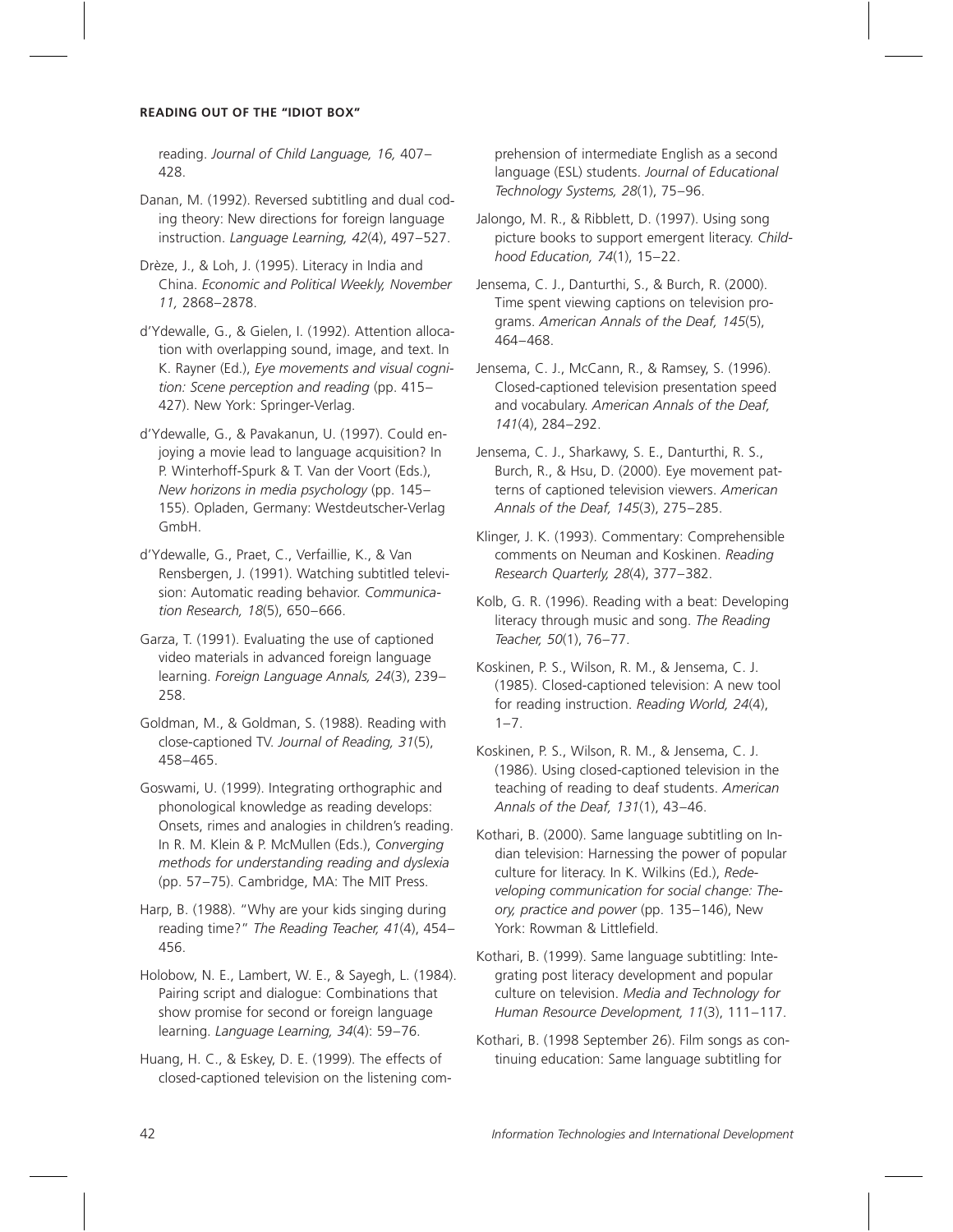literacy. *Economic and Political Weekly, 33*(39), 2507–2510.

Kothari, B., & Joshi, A. (2002 August 24–30). Benchmarking early literacy skills: Developing a tool. *Economic and Political Weekly, 37*(34); 3497–3499.

Kothari, B., Takeda, J., Joshi, A., & Pandey, A. (2002). Same language subtitling: A butterfly for literacy? *International Journal of Lifelong Education, 21*(1); 55–66.

Krashen, S. (1982). *Principles and practice in second language acquisition.* Oxford: Pergamon Press.

Krashen, S. (1985). *The input hypothesis: Issues and implications.* London: Longman.

Lambert, W. E. (1986). Dialogue in one language, sub-titles in another: Some alternatives for learning languages. In J. A. Fishman, A. Tabouret-Keller, M. Clyne, B. Krishnamurti, & M. Abdulaziz (Eds.), *The Fergusonian impact, Vol. 1, From phonology to society* (pp. 479–516). Berlin: Walter de Gruyter & Co.

Levine, K. (1982). Functional literacy: Fond illusions and false economies. *Harvard Educational Review, 52*(3), 249–266.

Lewkowicz, N. K. (1980). Phonemic awareness training: What to teach and how to teach it. *Journal of Educational Psychology, 72*(5), 686–700.

Markham, P. (1999). Captioned videotapes and second-language listening word recognition. *Foreign Language Annals, 32*(3), 321–328.

Mitsui, T., & Hosokawa, S. (Eds.). (1998). *Karaoke around the world: Global technology, local singing.* London and New York: Routledge.

Murphy-Berman, V., & Whobrey, L. (1983). The impact of captions on hearing-impaired children's affective reactions to television. *The Journal of Special Education, 17*(1), 47–62.

National Literacy Mission (NLM), Report of the Expert Group. (1994). *Evaluation of literacy campaign in India.* New Delhi: Directorate of Adult Education.

National Literacy Mission (NLM). (2000a). *Literacy rates: An analysis based on NSSO survey 1998.* New Delhi: Directorate of Adult Education.

National Literacy Mission (NLM). (2000b). *Scheme of continuing education.* New Delhi: Directorate of Adult Education.

National Literacy Mission (NLM). (2000c). *A people's movement.* New Delhi: Directorate of Adult Education.

Neuman, S. B., & Koskinen, P. (1992). Captioned television as comprehensible input: Effects of incidental word learning from context. *Reading Research Quarterly, 27*(1), 94–106.

Neuman, S. B., & Koskinen, P. (1993). On forests and trees: A response to Klinger. *Reading Research Quarterly, 28*(4), 383–385.

ORG Centre for Social Research (ORG-CSR). (2003). Baseline survey of literacy skills. Baroda.

Peters, F.J.J. (1979). Printed messages in American commercial television and the reading teacher. *Journal of Reading, 22*(5), 408–415.

Robson, G. D. (2001). Checked on March 1, 2003. http://www.robson.org/capfaq/overview.html#literacy

Rogner, M. B. (1992). Adult literacy: Captioned videotapes and word recognition. Ph.D. Dissertation, The Union Institute.

Roy, P., & Kapoor, J. M. (1975). *The retention of literacy.* New Delhi: The Macmillan Company.

Saffran, J. R., Newport, E. L., Aslin, R. N., Tunick, R. A., & Barrueco, S. (1997). Incidental language learning: Listening (and learning) out of the corner of your ear. *Psychological Science, 8*(2), 101– 105.

Smith, J. A. (2000). Singing and songwriting support early literacy instruction. *The Reading Teacher, 53*(8), 646–649.

Snider, V. E. (1995). A primer on phonemic awareness: What it is, why it's important, and how to teach it. *School Psychology Review, 24*(3), 443– 455.

Stahl, S. A., Duffy-Hester, A. M., & Stahl, K. A. D. (1998). Everything you wanted to know about phonics (but were afraid to ask). *Reading Research Quarterly, 33*(3), 338–355.